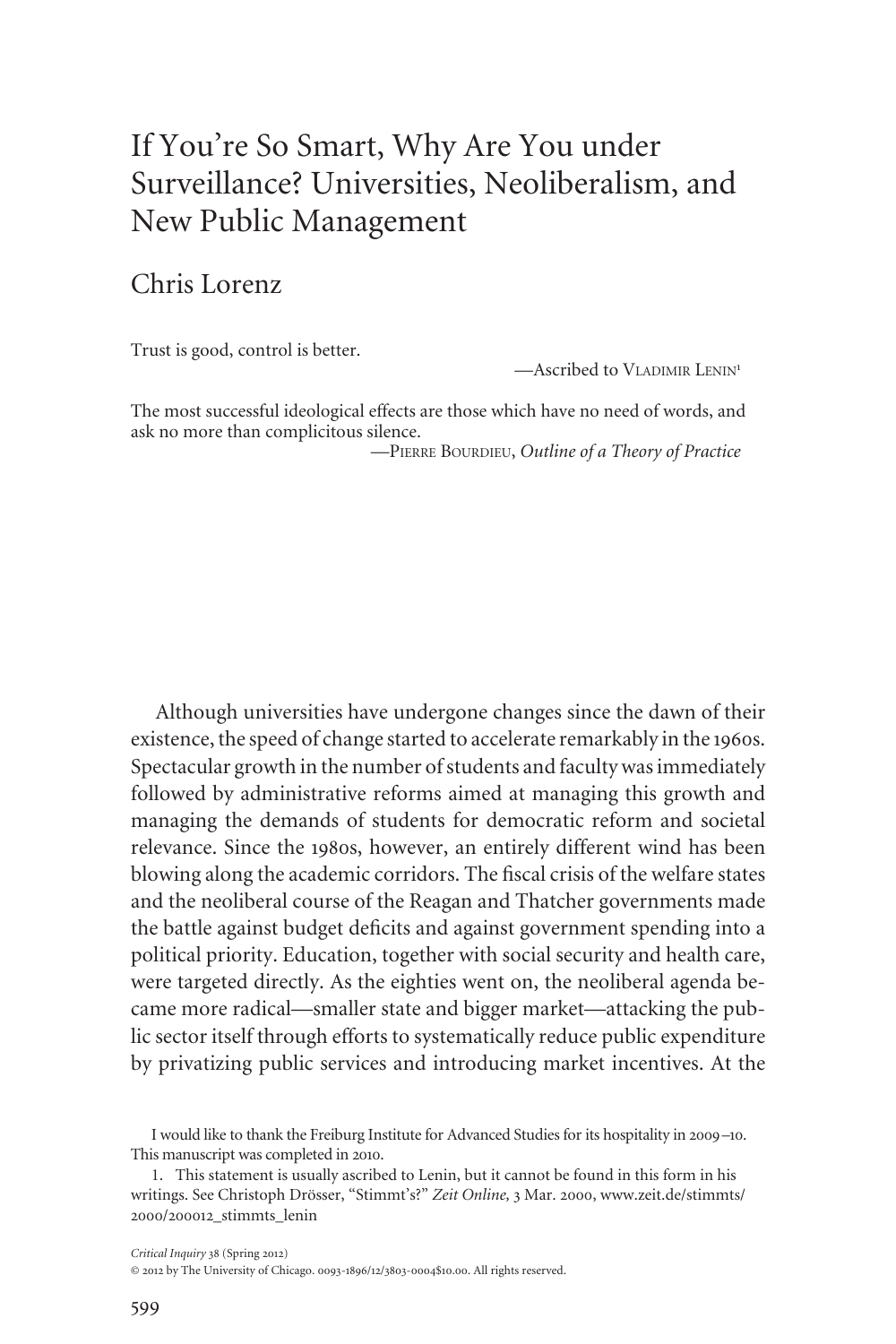same time the societal relevance of the universities demanded by critical students was turned on its head to become economic relevance to business and industry in the knowledge society.

Since then the most conspicuous features of neoliberal policy have been the attachment of price tickets to public services and the pursuit of selffinancing. These policies have been and are being implemented by a new class of managers who justify their approach with reference to free market ideology but who at the same time have introduced an unprecedented network of controls.

This essay analyzes how neoliberal ideology conceives of the public sector in general and, in particular, how this translates to an economic higher education sector.<sup>2</sup> My first thesis is that neoliberal policies in the public sector— known as New Public Management (NPM)—are characterized by a combination of free market rhetoric and intensive managerial control practices. This combination explains the most important characteristics of NPM organizations. My second thesis is that NPM policies employ a discourse that parasitizes the everyday meanings of their concepts— efficiency, accountability, transparency, and (preferably excellent) quality—and simultaneously perverts all their original meanings. My third thesis is that the economic NPM definition of education ignores the most important aspects of the education process and therefore poses a fundamental threat to education itself. I will develop the argument that NPM managerialism ironically shows extremely interesting similarities to the type of managerialism found in former Communist states. My fourth thesis is that the NPM discourse can be termed a bullshit discourse, in the

2. The UK and the Netherlands have been the forerunners of neoliberal higher education policies in Europe. See Terence Karran, "Academic Freedom in Europe: A Preliminary Comparative Analysis," *Higher Education Policy* 20 (2007): 289–313; *Les Ravages de la "modernisation" universitaire en Europe*, ed. Christophe Charles and Charles Soulie´ (Paris 2007); Grahame Lock and Chris Lorenz, "Revisiting the University Front," *Studies in Philosophy and Education* 26 (2007): 405–18; and *If You're So Smart Why Aren't You Rich? Universiteit, Markt, and Management,* ed. Lorenz (Amsterdam, 2008).

CHRIS LORENZ is professor in the theory and history of historiography at VU University Amsterdam. He is the author of *Przekraczanie Granic: Esejez filozofii historii i teorii historiografii* (2009) and *Nationalizing the Past: Historians as Nation Builders in Modern Europe* (2010) and editor of *If You're So Smart Why Aren't You Rich? Universiteit, Markt, and Management (2008) and (with Stefan Berger) The Contested Nation: Ethnicity, Class, Religion, and Gender in National Histories* (2008).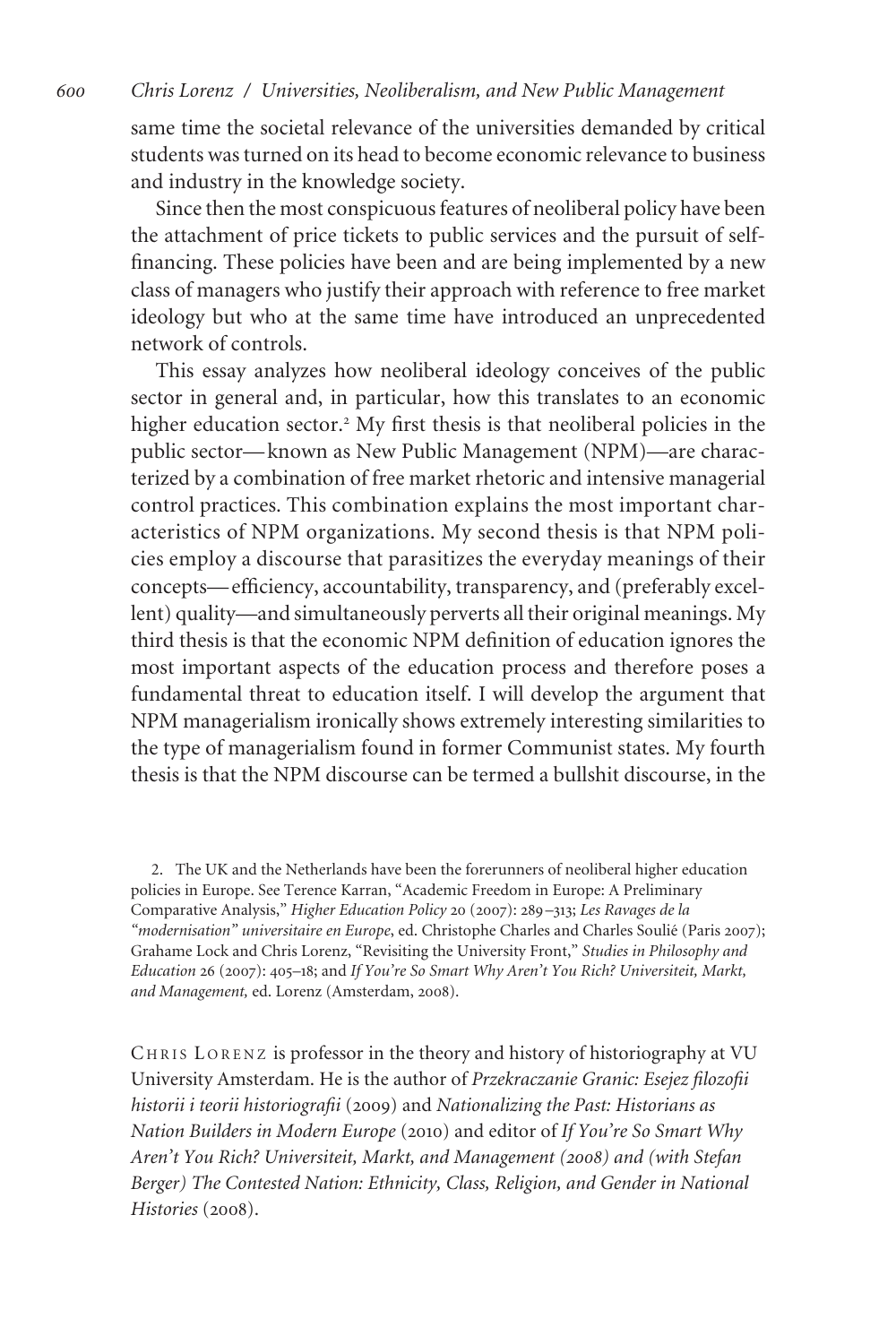sense ascribed to this concept by Harry G. Frankfurt.<sup>3</sup> This can explain the hermetic, self-referential nature of the NPM discourse and the fact that NPM ideology has proved to be completely resistant to all criticism for over thirty years.

Of course there is a wide variety of higher education institutions and a steep hierarchy among them, ranging from poor public and private professional colleges to rich private elite and flagship state universities. Moreover, the border between private elite and flagship state universities in the US is becoming vaguer as top public universities have become more and more dependent on private funding since the 1980s.<sup>4</sup> Therefore the effects of NPM have also been varied in the different university subsystems, although in a direct sense they are restricted to public institutions, which explains why private elite universities have remained relatively unscathed by NPM.

### **Neoliberalism and New Public Management (NPM)**

NPM is the neoliberal dream of the free market economy and *homo economicus*, and it shows no necessary connection with the economic reality of today or of the past. This is tellingly illustrated by the present crisis in private financial markets in the US and Europe, which only keep on functioning through continual massive injections of public funds (in other words, taxpayers' money) by the state.<sup>5</sup> The neoliberal dream can be broken down into four dogmas.

The dogma of the free market can best be expressed by a formula: free  $market = competition = best value for the money = optimum efficiency$ for individuals as both consumers and owners of private property.<sup>6</sup> The consumer is conceived as an owner of private property and as a share-

3. See Harry G. Frankfurt, *On Bullshit* (Princeton, N.J., 2005).

4. See Christopher Newfield, *Unmaking the Public University: The Forty-Year Assault on the Middle Class* (Cambridge, Mass., 2008).

5. Karl Marx's view that capitalism is an economic system characterized by structural crises, in which profits are typically privatized and losses are socialized, does not seem so far off the mark in the light of the present economic crisis. The state's taking over of the banks' toxic loans is after all nothing other than the socialization of losses. Paul Volcker writes, "the central issue with which we have been grappling is the doctrine of 'too big to fail'" (Paul Volcker, "The Time We Have Is Growing Short," *New York Review of Books*, 24 June 2010, www.nybooks.com/ articles/archives/2010/jun/24/time-we-have-growing-short/). For neoliberalism, see John Quiggen, *Zombie Economics: How Dead Ideas Still Walk among Us* (Princeton, N.J., 2010), and Colin Crouch, *The Strange Non-Death of Neoliberalism* (Cambridge, 2011).

6. The myth that capitalism developed *historically* in competitive free markets has been effectively refuted by Ferdnand Braudel, *Civilisation matérielle, économie, et capitalisme, XVe– XVIIIe sie`cle* (Paris, 1979). For the relationship between classical liberalism and neoliberalism, see Lars Bertenbach, *Die Kultivierung des Marktes: Foucault und die Gouvernementalität des Neoliberalismus* (Berlin, 2007), pp. 41–128.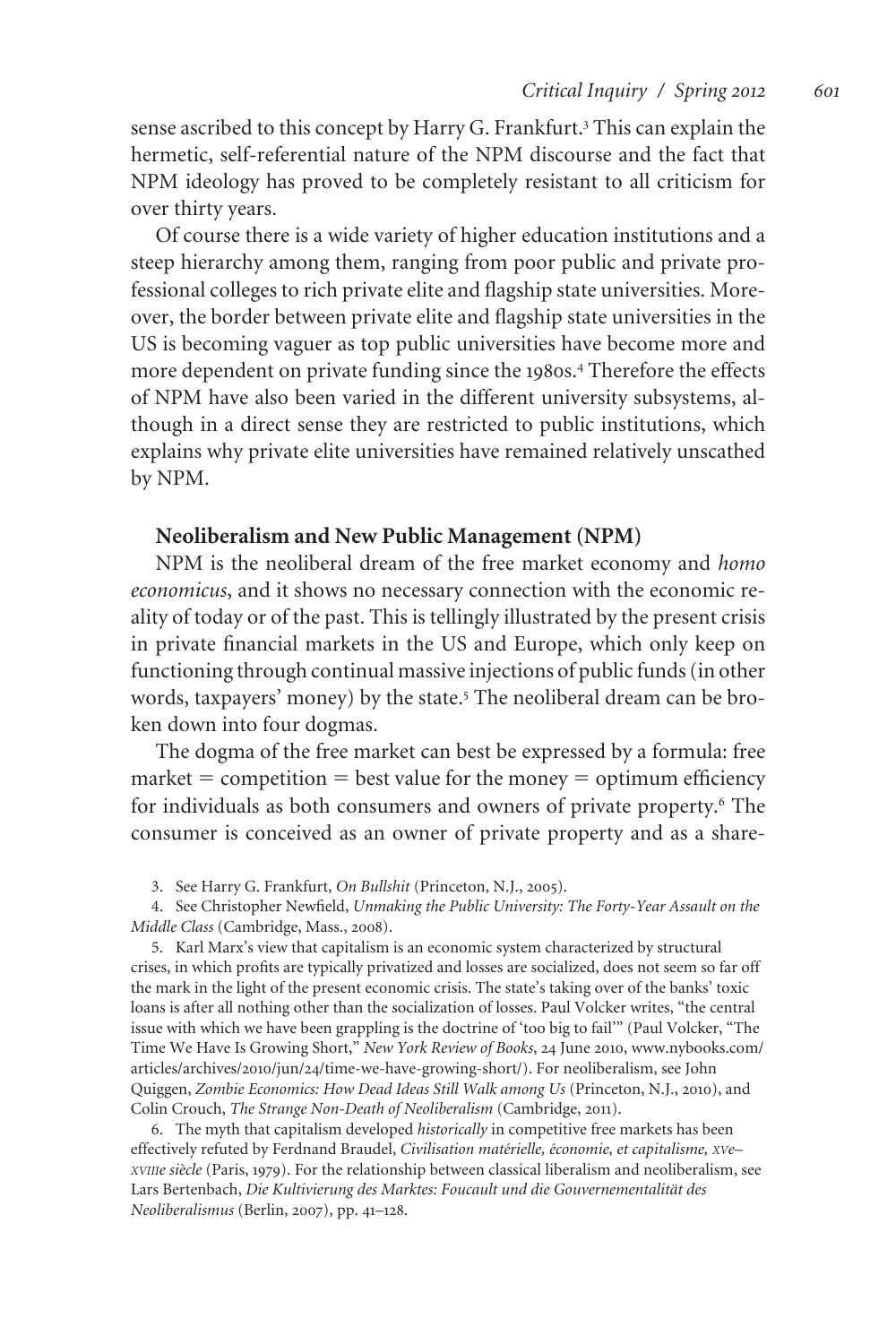holder in an economy organized on a commercial basis. It is in the interests of individuals as shareholders that the market economy functions freely. It is the task of the state therefore to remove all obstacles in the way of free markets, like preventing the rise of monopolies.<sup>7</sup> The legitimacy of the state in neoliberalism is not given but is dependent on its enabling functions for the economic market. The state and the citizen are thus primarily conceived in economic rather than legal terms; the state emerges primarily as a shareholders' state and not as a state under the rule of law *(Rechtstaat)*. The individual is basically represented as an entrepreneur.

Neoliberalism simultaneously shifts its focus from rights to risks; it represents "risk society," job insecurity, and "flexibility" to be the normal, present-day "global" condition.<sup>8</sup> Neoliberalism thus silently uncouples the globalized individual from fundamental rights formerly connected to national citizenship, like the right to schooling and welfare. It trades all these civil rights for one new right: the right to buy services on the privatized service market.

The functioning of free markets assumes the existence of companies that are privately owned. The dogma of the private company implies that the job of the state is to remove all obstacles to private ownership of companies, in particular former state-owned companies. All former state activities in the domains of education, social security, and health care can be privatized and commodified so that they can be made efficient and profitable. In neoliberalism collective goods don't exist, in contrast with classical liberalism.

The functioning of free markets assumes well-organized companies. Well-organized companies are in the interest of all shareholders because optimal management results in optimal efficiency and thus in optimal shareholder value. The management dogma makes the task of the state to remove all obstacles to efficient management. Because management equals efficiency in neoliberalism, it is Value for Money (VFM) by definition.<sup>9</sup> NPM is VFM.

The functioning of free markets assumes the presence of well-informed consumers who have sufficient purchasing power and can make rational, individual choices to buy goods and services based on their individual

7. Monopolies and other "imperfections of the market" are also according to "modern" social democrats the basic problem of higher education. See Rick van der Ploeg and Bas Jacobs, "How to Reform Higher Education in Europe," *Economic Policy* 21 (July 2006): 584–85.

8. Cris Shore, "Audit Culture and Illiberal Governance: Universities and the Culture of Accountability," *Anthropological Theory* 8 (July 2008): 280; hereafter abbreviated "AC."

9. See also Richard Münch, *Globale Eliten, lokale Autoritäten: Bildung und Wissenschaft unter dem Regime von PISA, McKinsey & Co.* (Frankfurt, 2009) and *Akademischer Kapitalismus: U¨ ber die politische Ökonomie der Hochschulreform* (Berlin, 2011).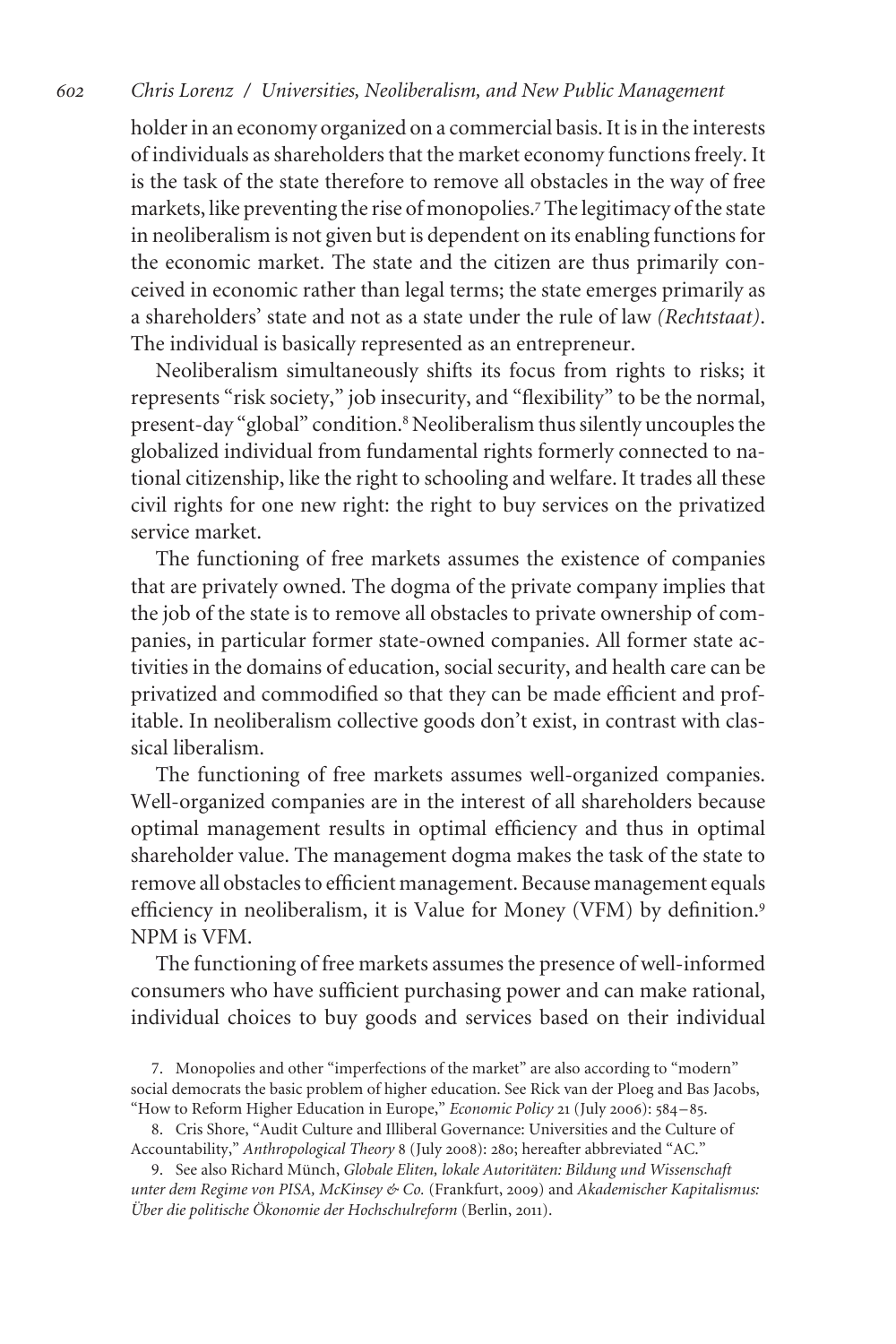preferences. The consumer dogma makes the task of the state to remove all obstacles standing in the way of private consumers exercising their purchasing power, as well as obstacles to market transparency. The ideology of consumerism also transforms citizens into consumers: "The citizen has become a customer and thus behaves as a consumer, obtaining maximum service for a minimum in taxes and premiums paid to the anonymous state."<sup>10</sup> Thus consumerist ideology provides the justification to abolish all interference with fair market relationships, including taxation. This antitax viewpoint is most deeply rooted in the US, but it is increasingly being heard in Europe, too (for instance, as an argument for introducing a flat tax).

Fundamentally NPM is the application of these four dogmas of the neoliberal economy to the domain of what used to be called the public sector. The public sector is redefined by NPM as a service sector that functions best when it operates in accordance with the principles of the free market. The neoliberal denial of any other organizational principles than the market is something radically new because classical liberalism has emphasized the autonomy of the public sector (protected by law) from interference by the private sector. This was the essence of liberalism compared with feudalism.<sup>11</sup> Market fundamentalism is therefore the very core of neoliberalism.

NPM was developed in the US in the 1980s and was soon adopted by the UK, Australia, New Zealand, the Netherlands, and Sweden. In the meantime varieties of NPM have literally spread worldwide and continue to do so. Since 1999 NPM is being advertised in Europe as the Bologna Process and is also being exported by the EU outside Europe, especially to Latin America. Because in the EU educational policies are channelled through the national states Bologna-NPM exists in many national varieties.<sup>12</sup>

The development of NPM and the rise of entrepreneurial government in the US sought to reform the public sector by implementing serious cuts in public spending. The arrival of NPM in England is marked by private sector management techniques and management strategies. In higher ed-

10. Walter Kickert, "Steering at a Distance: A New Paradigm of Public Governance in Dutch Higher Education," *Governance* 8 (Jan. 1995): 142.

11. Frank Ankersmit, "De plaag van de transactiestaat," in *De Tien Plagen van de Staat: De Bedrijfsmatige Overheid Gewogen,* ed. Ankersmit and Leo Klinkers (Amsterdam, 2008), p. 37.

12. See, for recent overviews, *Evaluating Academia: Between Old Hierarchy and New Orthodoxy,* ed. Barak Kalir and Pa´l Nyı´ri, *EspacesTemps.net*, 12 July 2010, www.espacestemps.net/ document8318.html; "The Bonfire of the Universities," *Eurozine*, 7 Jan. 2010, *www.eurozine.com/ comp/focalpoints/bologna.html*; and EU-Working Group on the External Dimension of the Bologna Process, *"External Dimensions"of the Bologna Process*, www.docstoc.com/docs/78351998/External -Dimension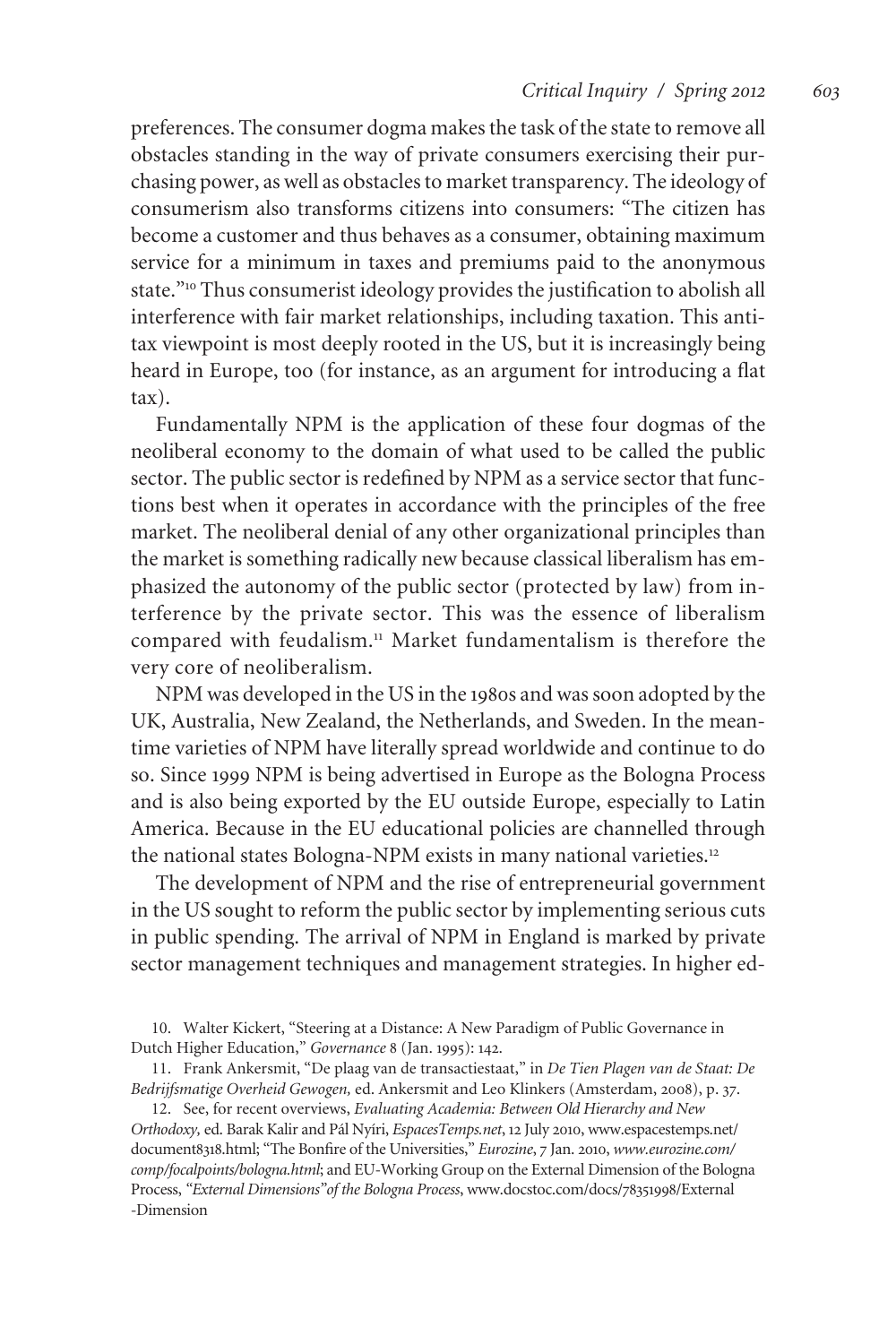ucation the Thatcher government introduced league tables relying on quantifiable indicators that claimed to rank institutions by the quality of their teaching and research. This policy systematically reduced the grip that the academic professions had on their own autonomy because "the withdrawal of trust in its universities by the government has forced it to create bureaucratic machinery and formulas to steer and manage the universities from outside the system."<sup>13</sup> Its typical consequence has been "the rise of a regime of bureaucrats, inspectors, commissioners, regulators and experts which . . . is eroding professional autonomy" and a move away from the disciplines, being the former fortresses of the professions ("AC," pp. 282–83). Pushing interdisciplinarity therefore has become one of the NPM policy objectives.

These elementary observations make the NPM claim to be antibureaucratic suspect from the outset.<sup>14</sup> This should not come as a surprise because, given the evident absence of a market mechanism in the public service sector, the prices of services in the quasi-markets created by the state must be organized according to a different principle. In NPM quasimarkets the open place of the market mechanism has been taken over by the notion of efficiency. And because efficiency, unlike the concept of effectiveness, is a concept that is entirely without substance (because effectiveness assumes that one is trying to bring about a certain effect or reach a specific goal), the essence of the NPM discourse turns out on closer inspection to consist of the notion of cost-efficiency.

All notions of efficiency are derived from the notion of mechanical efficiency, the ratio of a system's work output to its work input. The efficiency of a real system is always less than one because of friction between moving parts. In a theoretically frictionless machine, the work input and work output would be equal, and the efficiency would be one, or 100 percent.<sup>15</sup> Effectiveness, in contrast, is the power to be effective, that is, the quality of being able to bring about an effect. Nevertheless the concepts of efficiency and effectiveness are regularly interchanged. This interchange in

13. M. Trow cited in Jim Barry, "The New Public Management and Higher Education: A Human Cost?" in *Questioning the New Public Management*, ed. Mike Dent, John Chandler, and Barry (London, 2004), pp. 164–65. Martin Parker and David Jary write, "'quality' research, like 'quality' teaching and administration, will require bureaucratized regimes of surveillance to ensure that it is achieved, labeled and rewarded" (Martin Parker and David Jary, "The McUniversity: Organization, Management, and Academic Subjectivity," *Organization* 2 [May 1995]: 328; hereafter abbreviated "MU").

14. See Mario Coccia, "Bureaucratization in Public Research Institutions," *Minerva* 47 (Mar. 2009): 31–50.

15. See *Encyclopædia Britannica Online Academic Edition*, s.v. "mechanical efficiency," www.britannica.com/ebc/article-9363449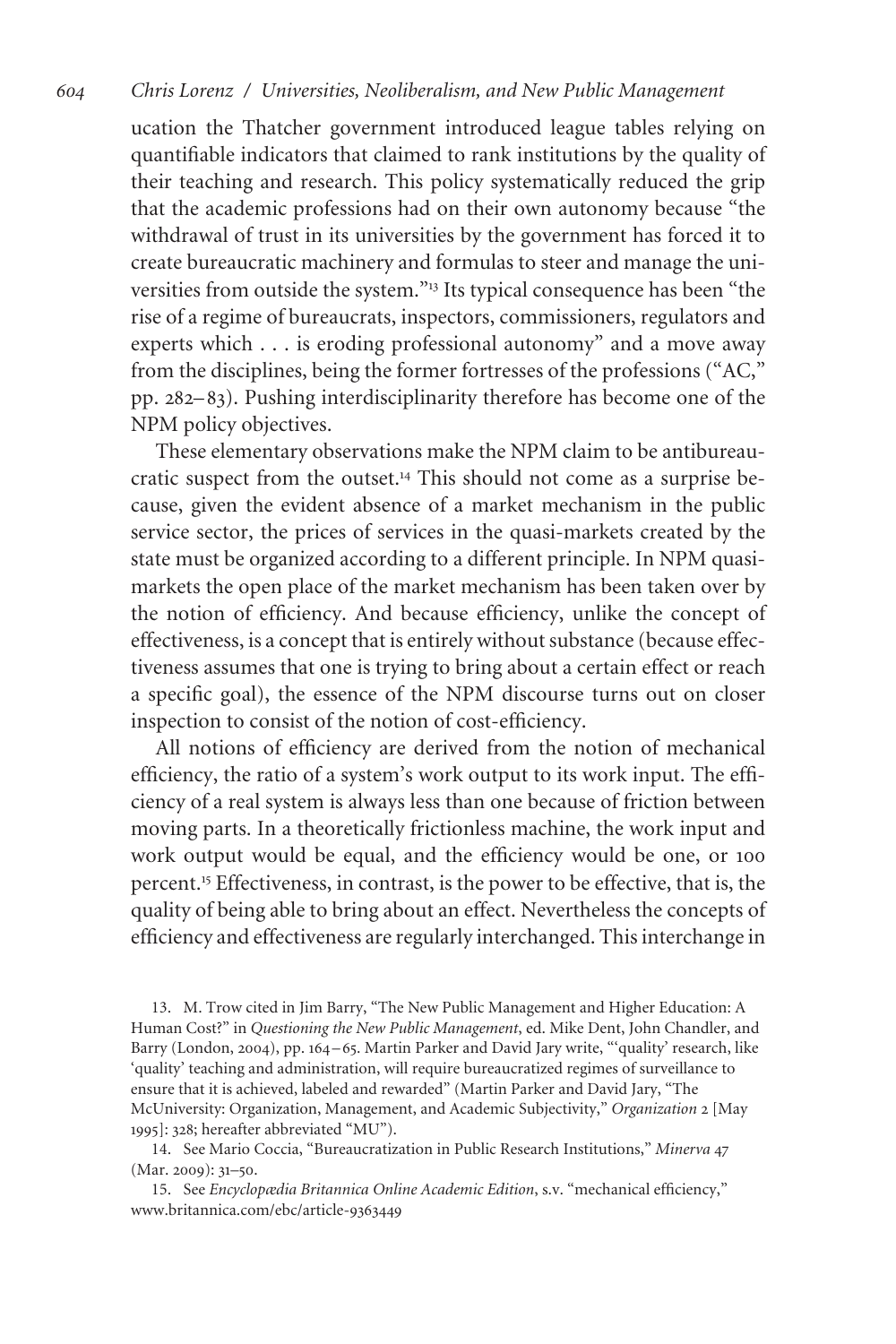fact explains the positive appeal of efficiency in NPM discourse and why NPM discourse always remains silent about the degree of efficiency it is striving after.<sup>16</sup>

In practice cost-efficiency in NPM discourse is usually interpreted as at least the self-financing of organizations, and if possible it is expected to make them profitable. Thus, it is not surprising that the introduction of NPM into the former public sector has manifested itself in the guise of permanent reductions in costs, that is, permanent spending cuts. This trend is evident in the typical combination of  $(1)$  a constant decrease in the level of service; (2) a constant decrease in the level and quality of employment in the former public sector, which comes down to a steady process of deprofessionalization and a reduction in the number and the quality of jobs; and (3) constantly rising prices for the consumers of services such as education, health care, and social security.<sup>17</sup> Applied to higher education, the introduction of NPM manifests itself in the following four tendencies: (1) a continuous worsening of the faculty/student ratio, which manifests itself in among other things ever increasing teaching loads for faculty and continuing enlargements of scale in education.<sup>18</sup> Online instruction is therefore increasingly replacing face-to-face education. (2) Faculty are decomposing into a shrinking core of tenured faculty and a growing periphery of part-time, temporary faculty hired for one year, one semester, or one course. This boils down to the structural substitution of inflexible and expensive faculty— especially tenured, full-time professors— by flexible and cheap staff— especially untenured, part-time adjuncts, teaching assistants, and symbolic professors.<sup>19</sup> In the risky neoliberal world, jobs and social security for faculty are definitely passé. In the US almost two thirds of teaching is now done by untenured faculty under increasingly worsen-

16. See *Webster's Online Dictionary,* s.v. "effectivity," *www.websters-online-dictionary.org/ definition/effectivity*, and Michael Mulreany, "Economy, Efficiency, and Effectiveness in the Public Sector: Key Issues," in *Efficiency and Effectiveness in the Public Domain,* ed. T. P. Hardiman and Mulreany (Dublin, 1991), p. 7.

17. The recent raising of the age of entitlement to pension by two years in Germany, France, and the Netherlands is the most recent example of this.

18. See Barry, "The New Public Management and Higher Education." For the US, Parker and Jary refer to "more competition to publish, more teaching, more administration" as "a source of demoralization for many" ("MU," p. 328). For the UK, Shore mentions "a substantial increase in workloads and in stress-related illnesses" ("AC," p. 282). For the experience of increasing workstress and self-exploitation, see especially Rosalind Gill, "Breaking the Silence: The Hidden Injuries of the Neoliberal University," in *Secrecy and Silence in the Research Process: Feminst Reflections*, ed. Roísín Ryan Flood and Gill (London, 2010), pp. 228–44.

19. See Frank Donoghue, *The Last Professors: The Corporate University and the Fate of the Humanities* (New York, 2009), pp. 55–83; "MU," p. 327; and "AC," p. 282. Symbolic professors, like the *bijzonder hoogleraar* (special professor) in the Netherlands and the *auerplanma¨ige Professor* (supplementary professor) in Germany, get the title but not the income.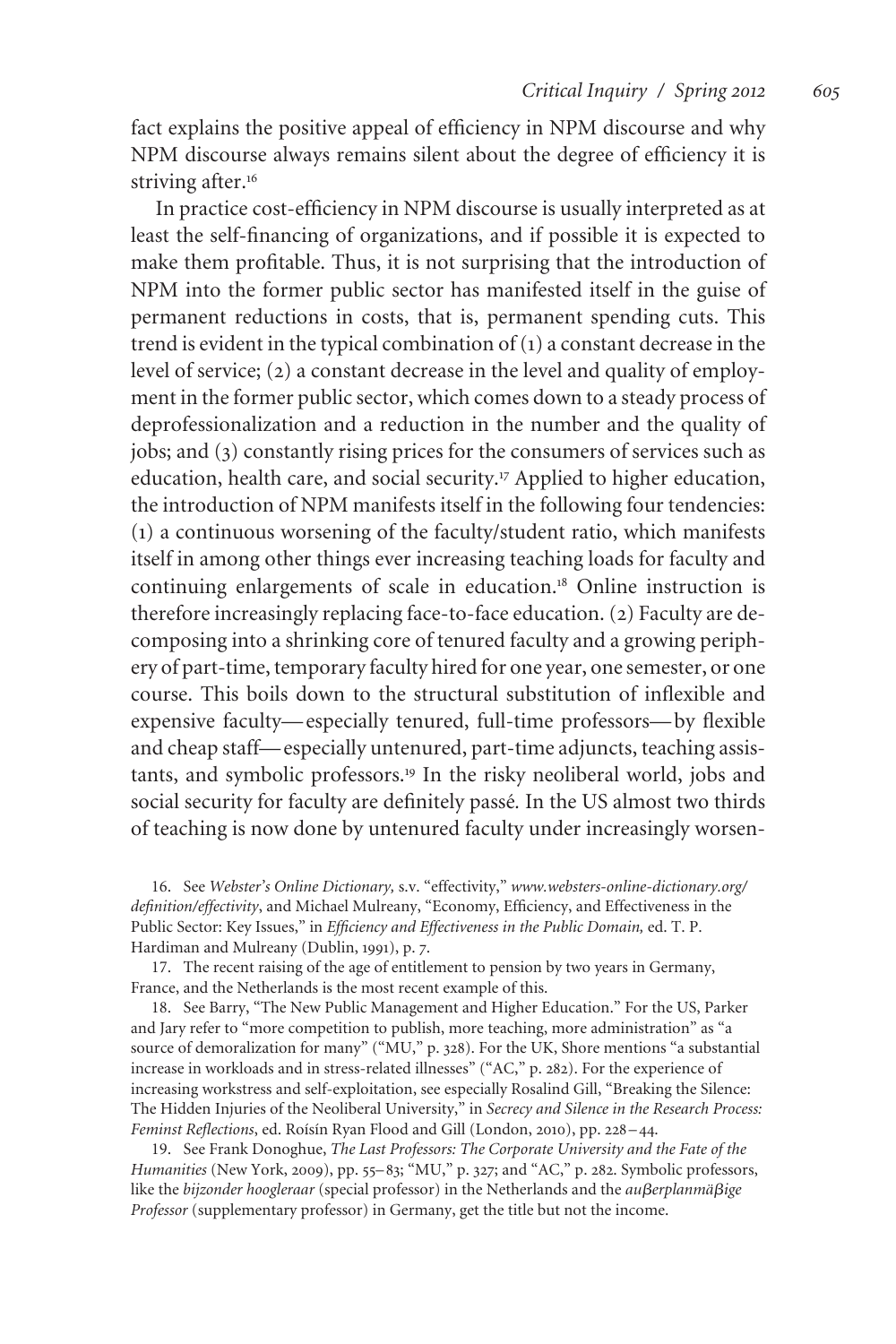ing conditions, creating a class of "scholar gypsies."<sup>20</sup> (3) Teaching and research are continuously dissociated; the proportion and quantity of teaching is increasing. More and more faculty are hired only to teach temporarily. Simultaneously academic research is being outsourced and commodified.<sup>21</sup> (4) Tuition fees are increasing, and the duration of studies is being reduced, for instance, through the introduction of the BA/MA structure in the EU following the Bologna Declaration in 1999. NPM manifests itself in an ongoing rise of the (absolute and relative) price of education and in the permanent acceleration in its regime of time for both faculty and students. Increasing student debt and decreasing faculty income therefore are direct consequences of NPM policies.

Because there are no substantial aims at all behind NPM policy, each cut in spending is simply a springboard to the next.<sup>22</sup> Efficient, therefore, is never efficient enough*.* The distinction Max Weber makes between a substantial rationality based on values and a formal or instrumental endmeans rationality is simply rendered invisible by NPM discourse, which buries the notion of substantial effectiveness under that of formal efficiency. Consequently, the instrumental end-means rationality is the only type of rationality that is recognized as rational within NPM discourse.

The hegemony of this type of rationality since the 1980s has aptly been characterized as the McDonaldization of society*.* We need not be surprised therefore that universities have been changing in the direction of academic capitalism in the form of entrepreneurial McUniversities.<sup>23</sup> This development boils down to "a move from elite specialization with strong professional controls towards a 'Fordist' mass production arrangement."

20. Donoghue, *The Last Professors*, p. 56; see also Cary Nelson, *No University Is an Island: Saving Academic Freedom* (New York, 2010), p. 81.

21. See *The Commodification of Academic Research: Science and the Modern University*, ed. Hans Radder (Pittsburgh, 2010).

22. Egbert de Weert reports a 30 percent reduction in faculty since the eighties for the Netherlands. Funding per Dutch student has almost halved since the 1980s. In the UK funding per student dropped 36 percent between 1989 and 1997; see Egbert de Weert, "Pressures and Prospects Facing the Academic Profession in the Netherlands," *Higher Education* 41 (Jan.–Mar. 2001): 77–101. In Germany the number of students per professor in the humanities has almost doubled since 1990. See Ulrich Herbert, "Der Abschied von der Volluniversität ist längst vollzogen," *Frankfurter Allgemeine Zeitung,* 27 May 2010, bit.ly/vrElZr, and Stefan Collini, "Browne's Gamble," *London Review of Books,* 4 Nov. 2010, pp. 23–25.

23. See George Ritzer, *The McDonaldization of Society* (Thousand Oaks, Calif., 2004); Sheila Slaughter and Gary Rhoades, *Academic Capitalism and the New Economy: Markets, State, and Higher Education* (Baltimore, 2004); Andrea Liesner, "Education or Service? Remarks on Teaching and Learning in the Enterpreneurial University," *Educational Philosophy and Theory* 38 (Aug. 2006): 483–96; Henry Etzkowitz, "The Evolution of the Entrepreneurial University," *International Journal of Technology and Globalisation* 1 (2004): 64–77; Mu¨nch, *Akademischer Kapitalismus;* and "MU."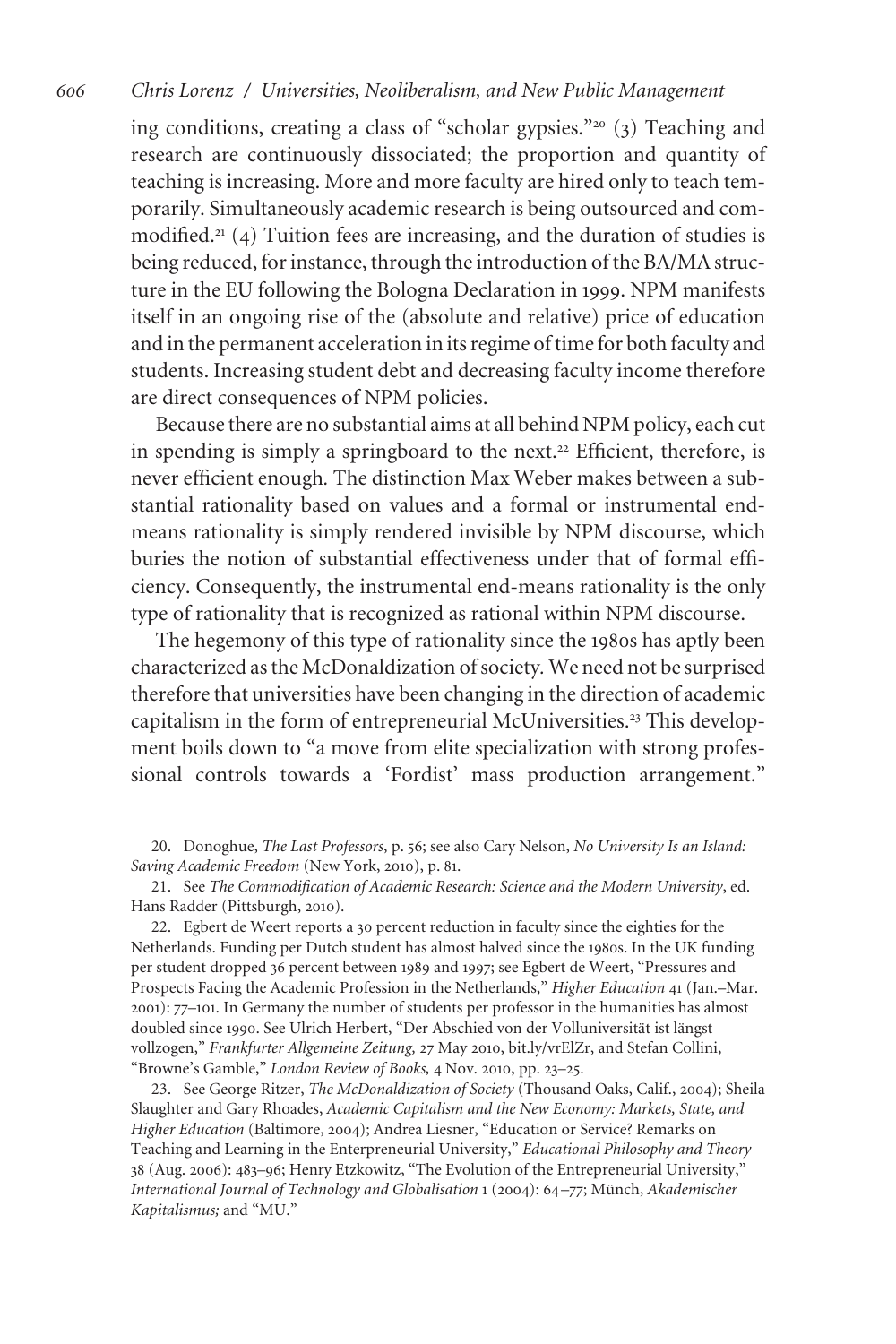"Greater managerial power, structural reorganization, more emphasis on marketing and business generation, moves towards preformance-related pay and a rationalization and computerization of administrative structures are all characteristic of the New Higher Education organization" as is standardization of all performances ("MU," pp.321,320). The unstoppable rise of league tables—the ranking of citations, individual researchers, research groups, institutes, and whole universities—is an integral part of this development in the direction of audit cultures and an audit society.<sup>24</sup> And, as Shore observes, league tables simultaneously produce winners and losers, and "the policy of naming and shaming failing institutions has become an annual ritual in humiliation" ("AC," p. 286).

The same holds for the unstoppable rise of "accreditation agencies" that replace professional controls by handing out "stamp[s] of quality" to individual departments and that determine whether they "serve the demand of the market."<sup>25</sup> So here again NPM boils down to the notions that market rhetoric is good, and central control is better.

Even though it has been such a radical change, the colonization of higher education by management has never been openly discussed, as the hegemony of neoliberalism makes such discussion impossible, even after the financial crisis.<sup>26</sup> Walter Kickert has admitted that the "autonomy" granted to Dutch universities in the eighties through the policy of "steering at a distance" came down to an autonomy to decide how to implement serious cuts, which unintentionally indicates what the NPM idea of autonomy is.<sup>27</sup>

Remarkably the case has never been properly made for why the professional autonomy of academics should be mistrusted and bureaucratic formalism preferred. It is a crucial presupposition that is built into NPM discourse and is therefore not open to debate and criticism. The same applies to the question of who controls the controllers under NPM, as it should be clear by now that the problem of control has not been solved by NPM but merely shifted from the professionals to the managers. However,

24. See *Audit Cultures: Anthropological Studies in Accountability, Ethics, and the Academy*, ed. Marilyn Strathern (London, 2000). For university rankings, see Rachelle L. Brooks, "Measuring University Quality," *Review of Higher Education* 29 (Fall 2005): 1–21. For both audits and ranking, see Münch, *Akademischer Kapitalismus*, pp. 94–132, 155–236.

25. Münch, "Bologna, or the Capitalization of Education," trans. Simon Garnett, *Eurozine*, 7 Jan. 2010, www.eurozine.com/articles/2010-07-01-munch-en.html

26. For managerial "colonisation," see Dent, Chandler, and Barry, "Introduction: Questioning the New Public Management," in *Questioning the New Public Management*, p. 2.

27. Kickert, "Steering at a Distance," p. 135. In Kickert's view the switch from the traditional top-down management to "steering at a distance" is also a switch "from coercion to persuasion" (p. 140).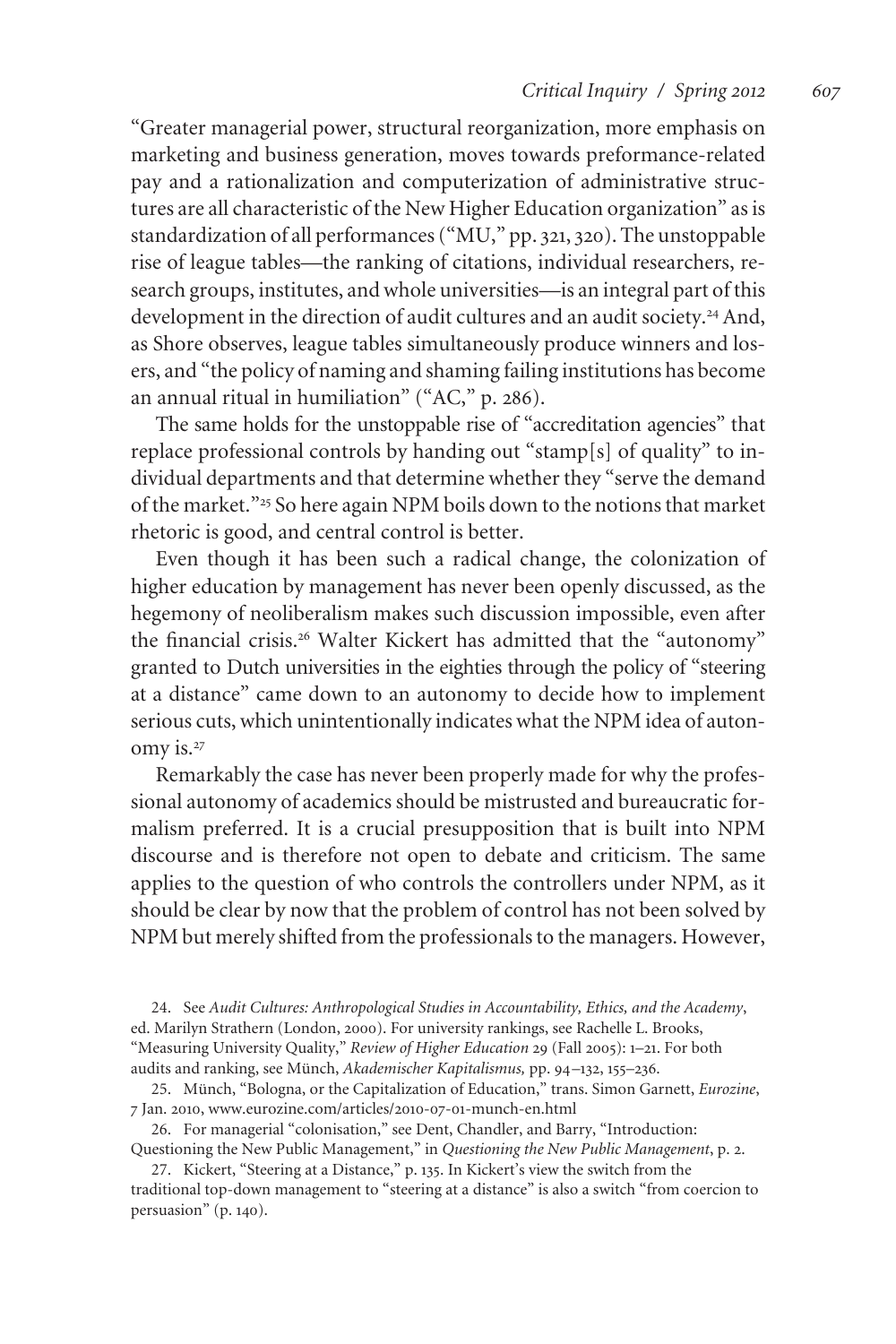there is no evidence at all that this shift in any way represents an improvement, while there is clear evidence supporting the opposite view, as well as evidence of the adverse effects of managerial control regimes on professional motivation.<sup>28</sup> Moreover, while checking is necessary in situations of mistrust, "checking itself requires trust—trust in measures used, trust in sources of information."<sup>29</sup> Turning a blind eye to professional trust, NPM is meanwhile changing the university into "a fast-food outlet that sells only those ideas its managers believe will sell, that treats its employees as if they were too devious or stupid to be trusted, and that values the formal rationality of the process over the substantive rationality of the end" ("MU," pp. 335–36).

What NPM comes down to in practice has been summarized by Mike Dent and Jim Barry into six processes: (1) increasing the breakup of public sector organizations into separately managed units, (2) increasing competition to use management techniques from the private sector, (3) increasing emphasis on discipline and sparing use of resources, (4) more hands-on management, (5) introduction of measurable indicators of performance, and (6) use of predetermined standards to measure output.

These processes manifest themselves in an increasing concentration in NPM on the supervision and regulation of the public sector through mechanisms such as audits and inspections.<sup>30</sup> This emphasis on control brings to light the first hidden substantial aspect of NPM managerialism that is reminiscent of state Communism. Like Communism, NPM is totalitarian because it leaves no institutionalized room for criticism, which it always sees as subversion:

Because managerialism sees itself as the antidote to chaos, irrationality, disorder, and incompleteness, there are no spaces within such a social order in which autonomy can be contested legitimately. Managerial definitions of quality, efficiency, improved productivity or selfmanagement, construct a particular version of autonomy. Those who do not desire these managerial constructs of autonomy are simply

28. See for instance Dutch professor Sweder van Wijnbergen, a big fan of free market economics, who describes the managerial business ethics as a pure greed model: "Managers grab as much as possible, and the only brake on them is public scandal; since no one understands what is going on inside investment banks, it could get even further out of hand" (Sweder van Wijnbergen, "Dit is niet het einde van het Kapitalisme" [This Is Not the End of Capitalism], *NRC-Handelsblad*, 11 Oct. 2008, vorige.nrc.nl/article2019547.ece; my trans.)

29. Strathern, "Introduction: New Accountabilities," in *Audit Cultures*, p. 7.

30. See Dent and Barry, "New Public Management and the Professions in the UK," *Questioning the New Public Management,* p.8.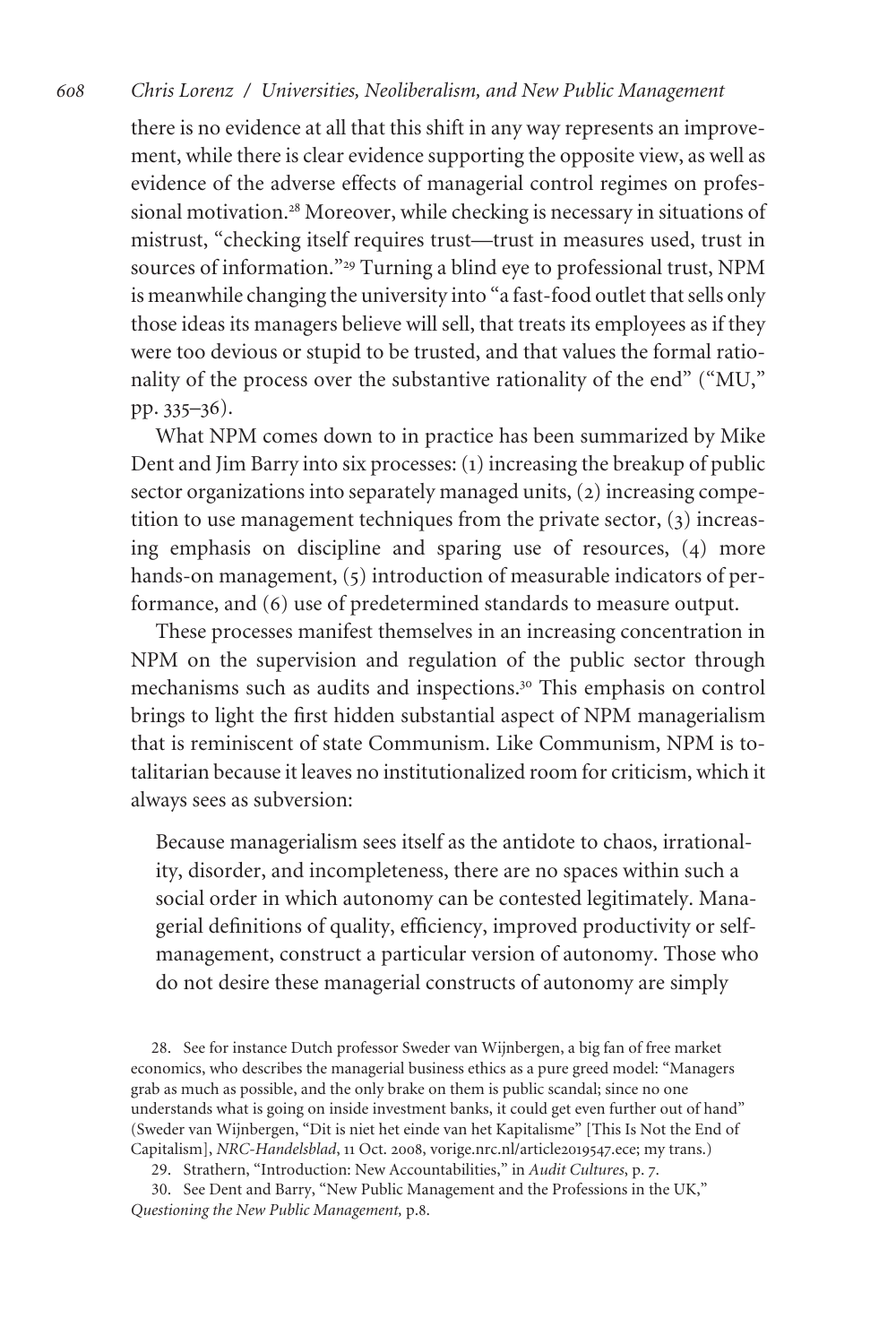defined as absurd, as under managerialism, these notions appear as self-evidently "good."<sup>31</sup>

The German sociologist Ulrich Beck recently coined the term *McKinsey Stalinism* in this context.<sup>32</sup>

The introduction of permanent control over faculty—which is unprecedented at least in the history of universities in democracies worthy of the name—is nothing other than the introduction of a culture of permanent mistrust. That is the second attribute that NPM shares with state Communism.<sup>33</sup>

The qualispeak of NPM exploits the indisputable fact that in Europe, North America, and Australia higher education is largely financed by public funds and founded on the idea that taxpayers—the shareholders in the state—are entitled to know that their money is being spent efficiently and transparently. NPM is VFM and thus the best of all possible worlds. In this respect NPM is the privatized heir of state Communism. Managers who make higher education "efficient" and "transparent" by exercising constant control over the faculty are represented as the form that "accountability" to taxpayers and consumers takes in the former public domain. "Accounting," that is, the dual process of counting and being required to account for what one does, is central to this process ("MU," p. 325). The management itself in NPM, just like the party in state Communism, is outside all control and accountability because the management by definition represents both efficiency and accountability. That is the third attribute that NPM shares with state Communism. The question of whether managers really do spend taxpayers' money more efficiently and whether they are more reliable than faculty cannot be asked in NPM. Nor may one ask whether the cost of the management controls are less than the money saved on inefficient academic personnel. The fact that there is not a shred of evidence for these two crucial assumptions of NPM rather the opposite—makes abundantly clear where the blind spots lie in NPM.<sup>34</sup> That all the recent economic scandals— from Enron, WorldCom, and Barings to the Lehman Brothers— happened despite constant audits

34. Since 1997 the salaries of top managers in the Dutch universities have risen to unprecedented levels, while the faculty's salary has consistently fallen. In Germany the salaries

<sup>31.</sup> Patrick Fitzsimons, "Managerialism and Education," *Encyclopedia of Philosophy of Education*, 1 July 1999, www.ffst.hr/ENCYCLOPAEDIA/doku.php?id=managerialism\_and \_education

<sup>32.</sup> See Ulrich Beck, "Die Wiederkehr der Sozialdarwinismus," *Frankfurter Rundschau,* 5 Feb. 2010, bit.ly/rZyrbq, and Münch, *Akademischer Kapitalismus*, pp. 68–155.

<sup>33.</sup> Shore writes, "audits often create the very mistrust they are supposed to alleviate" ("AC," p. 280). See also Benjamin Ginsberg, *The Fall of the Faculty: The Rise of the All-Administrative University and Why It Matters* (Oxford, 2011).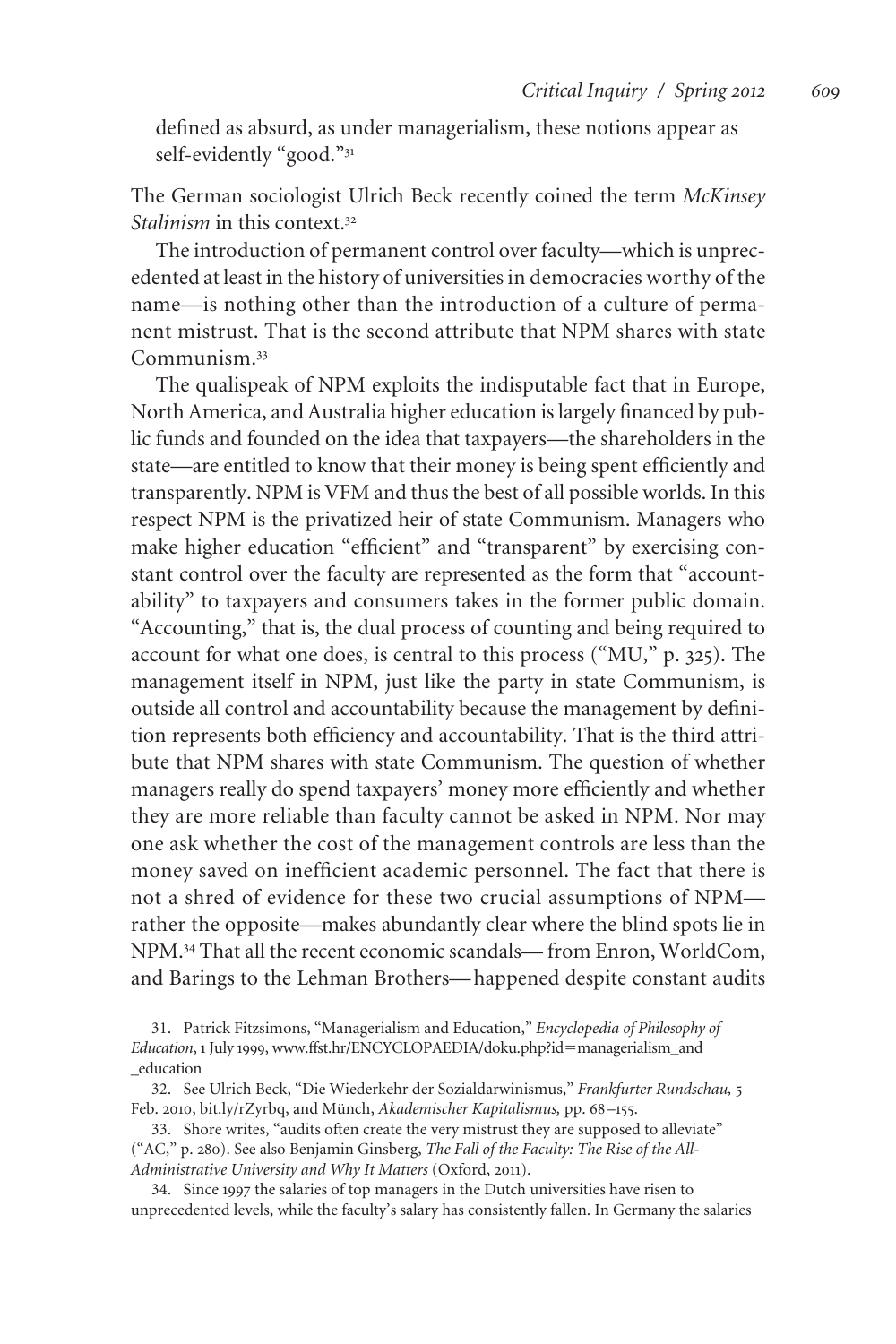furnishes some extra empirical food for critical thought on both management and audits.

This brings us up against a fourth interesting similarity between neoliberal managerialism and state Communism: just as the Party by definition represents the interests of those who are led by the Party, so according to NPM management represents the interests of those who are managed. That is why NPM management models allow no place for representative bodies, which are only seen as a hindrance to administrative efficiency. And were undeniable irregularities in management practices to occur, then an individual manager eventually may be criticized or dismissed, but management itself can never be challenged*.* <sup>35</sup> Neither the NPM nor the state Communist discourse will accept any criticism of their core practices and key personnel as legitimate because criticism is identified with lack of loyalty to the organization and so is seen as fundamentally subversive.

# **New Public Management and the Break Up of Academic Professions into Controllable Processes**

NPM is an organizational discourse that promotes and legitimizes the takeover of power by managers in public organizations that were formerly run by professionals in accordance with their standards. Professions, unlike ordinary occupations, are defined by the following characteristics:<sup>36</sup>

1. Mastery of specialist theoretical knowledge. The professional has to acquire specialist knowledge through extended education and training. 2. Autonomy and control over the work and how the work is done. This is the most important characteristic of a profession. 3. Being motivated by intrinsic rewards and the interests of clients, which take priority over the professional's own interests. This, of course, does not mean that professionals have no interests.<sup>37</sup>

of new professors have decreased by almost 30 percent. See *De Onderwijsbubbel: Over Kennisverarming en Zelfverrijking,* ed. Fenna Vergeer (forthcoming).

<sup>35.</sup> Tony Cutler argues that "'failure' leads to pressures to change management and structures but *not* to abandon a belief in the efficacy of management." This amounts to a situation in which "the managers have failed, long live management" (Tony Cutler, "Making a 'Success' out of 'Failure': Darker Reflections on Private and Public Management," in *Questioning the New Public Management*, p. 207).

<sup>36.</sup> See Keith Roberts and Karen Donahue, "Professing Professionalism: Bureaucratization and Deprofessionalization in the Academy," *Sociological Focus* 33 (Oct. 2000): 365–83, esp. 366– 68, hereafter abbreviated "PP"; and Rakesh Khurana, *From Higher Aims to Hired Hands: The Social Transformation of American Business Schools and the Unfulfilled Promise of Management as a Profession* (Princeton, N.J., 2010), pp. 8–12.

<sup>37.</sup> See Pierre Bourdieu, *Homo Academicus*, trans. Basil Blackwell (Stanford, Calif., 1988).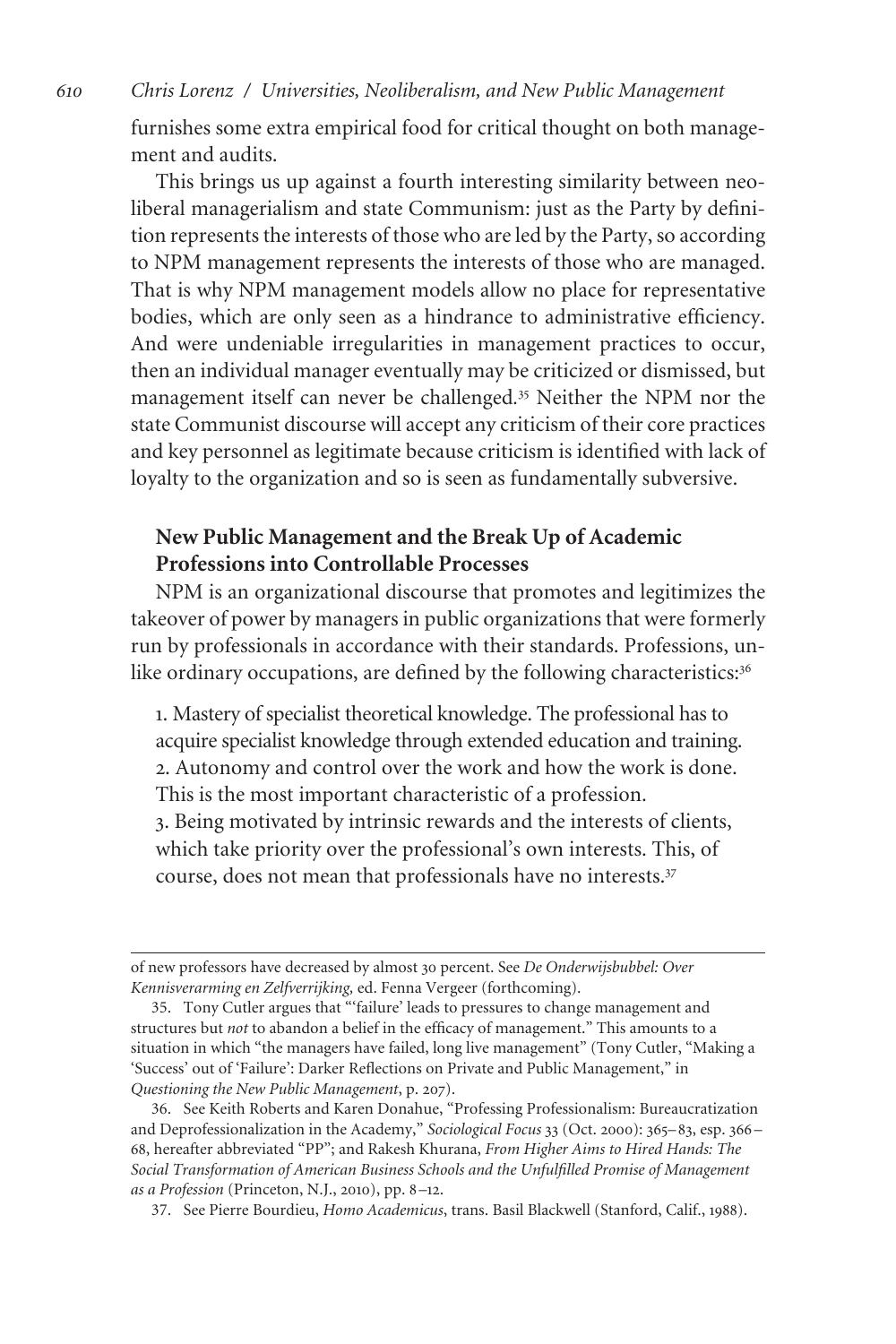4. Being committed to a professional career and the objectives of the service provided by the organization the professional works for. For professionals their identity is mainly bound to the profession, not to management aims geared to profit and efficiency.

5. A sense of commitment and collegiality in the professional group and a sense of responsibility to colleagues. The professional body operates as an internal control both for admitting people to the profession and for maintaining professional standards.

There is an inherent conflict between bureaucracy and professionalism because they operate from opposing principles and beliefs with respect to aims, authority, and loyalty:

First, bureaucracy expects its members to promote and represent the interests of the organization: the professional expects the interests of the client to be supreme.... Second, bureaucracy sees authority as residing in legal contracts that are backed by legal sanctions. As utilitarian and goal-driven formal organizations, bureaucracies focus on contractual arrangements and formal structures. By contrast, professionals tend to think of authority being rooted in expertise of the person holding the position rather than in the power of the status itself. Along these same lines, bureaucracies expect their members to comply with directives of the organization; professionals, by contrast, expect to be guided by the ethical standards of their field as spelled out by professional associations. Because professionals develop a reference system focussing on professional colleagues, they are typically more concerned with maintaining a reputation with peers in their field than they are with pleasing organizational superiors. ["PP," p.368]

The formal rationalism of bureaucracies—and managerialism in the public sector is just a modernized version of bureaucracy—is therefore incompatible with the fundamental motives and the mindset governing the work of professionals.

NPM implies a management model that analyzes all organizations (universities, hospitals, railways) as if they all have the same formal structure and they consist of identical input/output processes, which can be

Since the 1970s the criticisms of Ivan Illich and others has been feeding mistrust of professionals.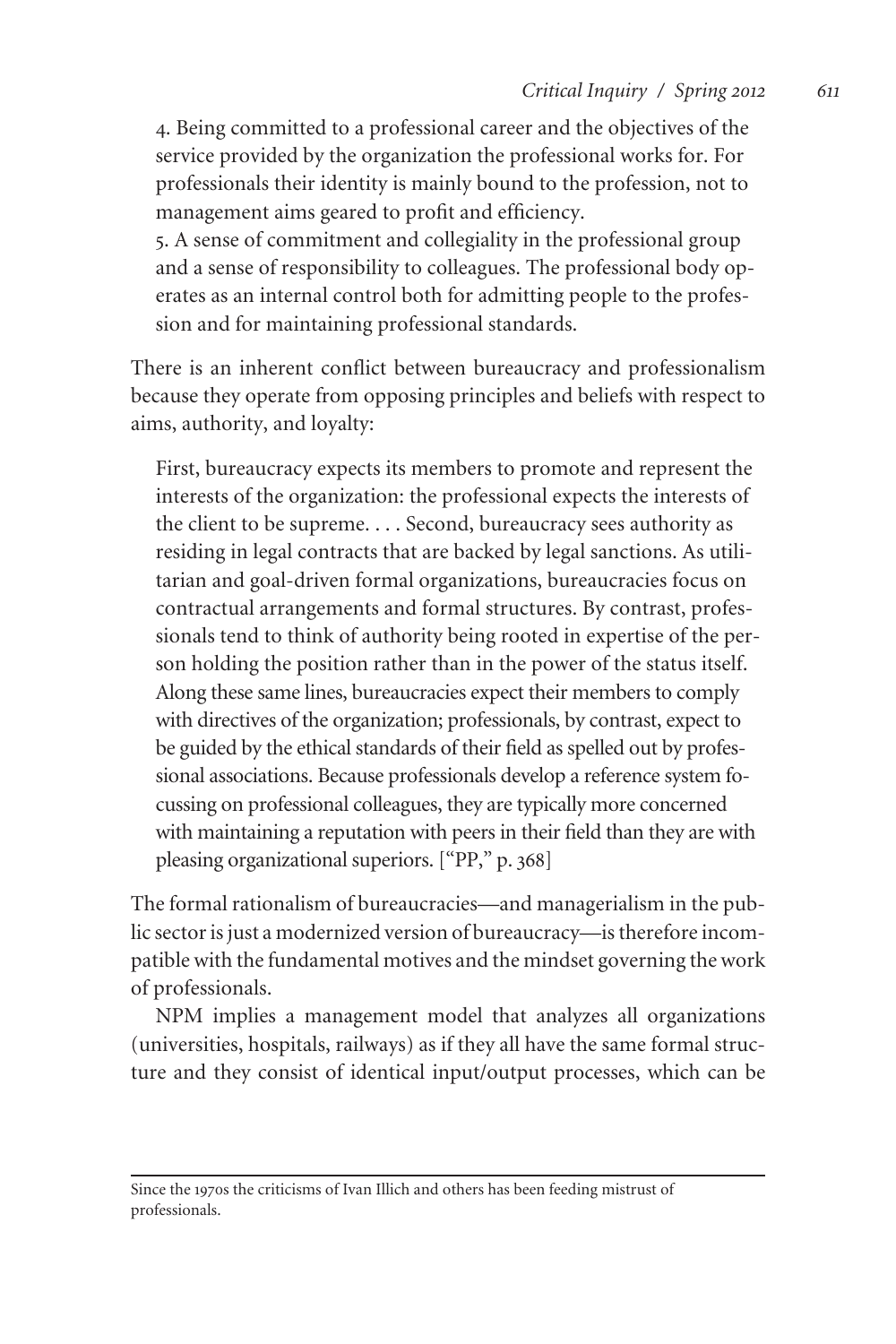quantified and controlled by management. In theory the manager's job is to make these processes as efficient as possible.<sup>38</sup>

NPM conceives of education as the faculty production of credit points (input) and the student consumption thereof (output), usually in the form of standardized units called courses or modules. A module is defined in terms of a fixed quantity of time investment by both its producers and its consumers. Moreover, it is characteristically independent of its producers (professional teachers) because it has a standardized (online) form and content, formatted by commercial course management corporations like Blackboard and Pearson-eCollege. Online modules typically are no longer owned by their direct producers—the faculty— but by management, as David Noble has rightly emphasized. The modularization or granularization of higher education thus forms an essential station on its way to commodified instruction.<sup>39</sup>

The basic idea and drive behind the Bologna Process is to standardize all of higher education in Europe in terms of interchangeable modules. If successful, Bologna will deterritorialize all higher education in the EU and create one integrated European higher educational market, with the European Credit Transfer System (ECTS) point functioning as the educational equivalent of the euro.<sup>40</sup>

Management in practice, however, differs somewhat from management discourse in at least two fundamental respects. The breaking up of professions into processes may work in theory, but in practice this discourse runs up against a number of fundamental problems on the question of the recognition of both professionals, who work under the leadership of a manager, and of the managers themselves.<sup>41</sup>

The first problem of recognition is the clearest. As NPM only uses quantitative criteria to control the quality of professional activities, this in itself

38. See Ad Verbrugge, "Geschonden beroepseer," in *Geschonden beroepseer*, ed. G. van den Brink (Amsterdam, 2005), pp. 118–19.

39. See David F. Noble, *Digital Diploma Mills: The Automation of Higher Education* (New York, 2002), pp. 37–50; Donoghue, *The Last Professors*, pp. 105–11; and Liesner, "Education or Service?" pp. 486–87.

40. See Lorenz, "Will the Universities Survive the European Integration? Higher Education Policies in the EU and in the Netherlands before and after the Bologna Declaration," *Sociologia Internationalis* 44 (2006): 123–53, and Paul L. Gaston, *The Challenge of Bologna: What United* States Education Has to Learn from Europe and Why It Matters That We Learn It (Sterling, Va., 2010).

41. "It has been questioned whether the present system of academic ranks and chairs, based on criteria derived from research performance is still appropriate or whether this should not be replaced by a more flexible system that acknowledges different task components." This would give "an impetus to human resource management," including "staff assessment and appraisal schemes, as well as merit pay" (de Weert, "Pressures and Prospects Facing the Academic Profession in the Netherlands," p. 98).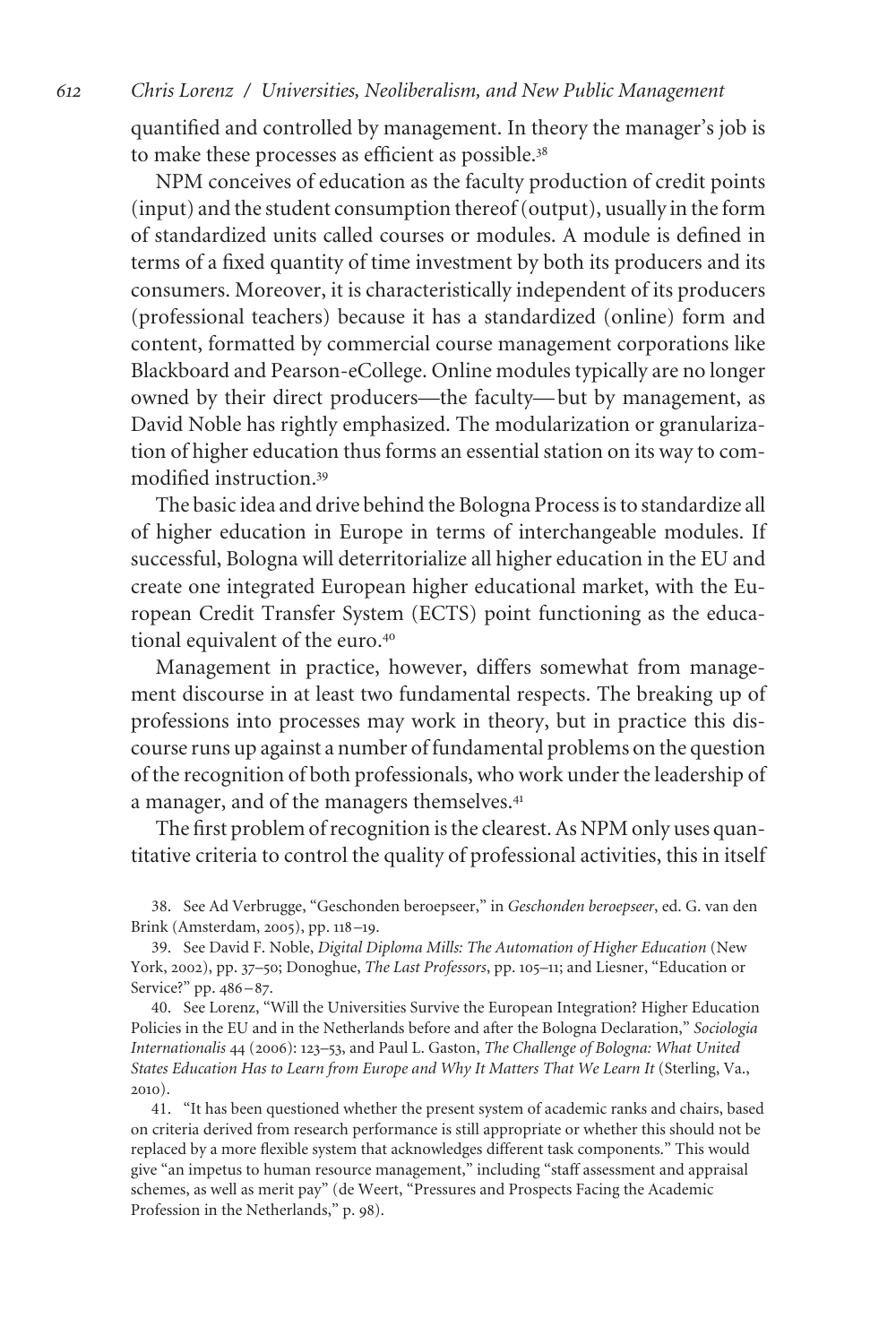### *Critical Inquiry / Spring 2012 613*

creates enormous inefficiency with respect to both the job motivation and job satisfaction of those who used to be professionals.<sup>42</sup> The introduction of the management model implies the abolition of qualitative professional criteria, including its own regime of time, and their replacement with an entrepreneurial model of faculty subjectivity based on quantitative output criteria. In Dutch universities, for example, it is no longer the quality of student attainment as assessed by the faculty that really matters but quantitative output criteria and ranking objectives as decreed by management. An example is the obligation to pass a certain percentage of students within the formal duration of their courses.<sup>43</sup> Conformity with standardized output criteria at the level of the organization is ensured by directly coupling the funding of educational organizations to fulfilment of these output criteria. The Ministry of Education in the Netherlands planned to introduce pure output financing from 2011 onwards.

The logic of this management model also implies that financial incentives to enforce conformity with output criteria can ultimately be translated to individual faculty members via individualized contracts and performance-related pay. NPM does not need to explain why management and not the profession decides what counts as performance. For this reason the introduction of the management model itself is a process of deprofessionalization. One should not be surprised at this, as the introduction of performance-related pay is a known tool to deprofessionalize professional groups. Roberts and Donahue write, "merit pay is an effective method of deprofessionalizing a college faculty" ("PP," p. 373).

The consequences of this deprofessionalization process for the motivation of faculty are serious: "Since the faculty is the heart of the intellectual life of any university, the demoralization and demotivation of faculty is an especially serious issue" ("PP," p.365). Combined with the ever increasing pressure of work and the abolition of the professional regime of time, this process undermines the essence of what drives academics to do what they do.<sup>44</sup> Performance-related pay replaces professionals' intrinsic satisfaction with a system of externally driven rewards and at the same time allows management to divide-and-conquer. The introduction of NPM into or-

<sup>42.</sup> See also Jürgen Habermas, "What Does a Crisis Mean Today? Legitimation Problems in Late Capitalism," *Jürgen Habermas on Society and Politics: A Reader*, ed. Steven Seidman (Boston, 1989), pp. 275–80.

<sup>43.</sup> See Lorenz, "The Myth of the Dutch Middle Way," *Wissenschaftsrecht* 33 (2000): 189– 209.

<sup>44.</sup> See Berg, Barry, and Chandler, "The New Public Management and Higher Education," p. 167. For the problem of time, see Dick Pels, *Unhastening Science* (Liverpool, 2003).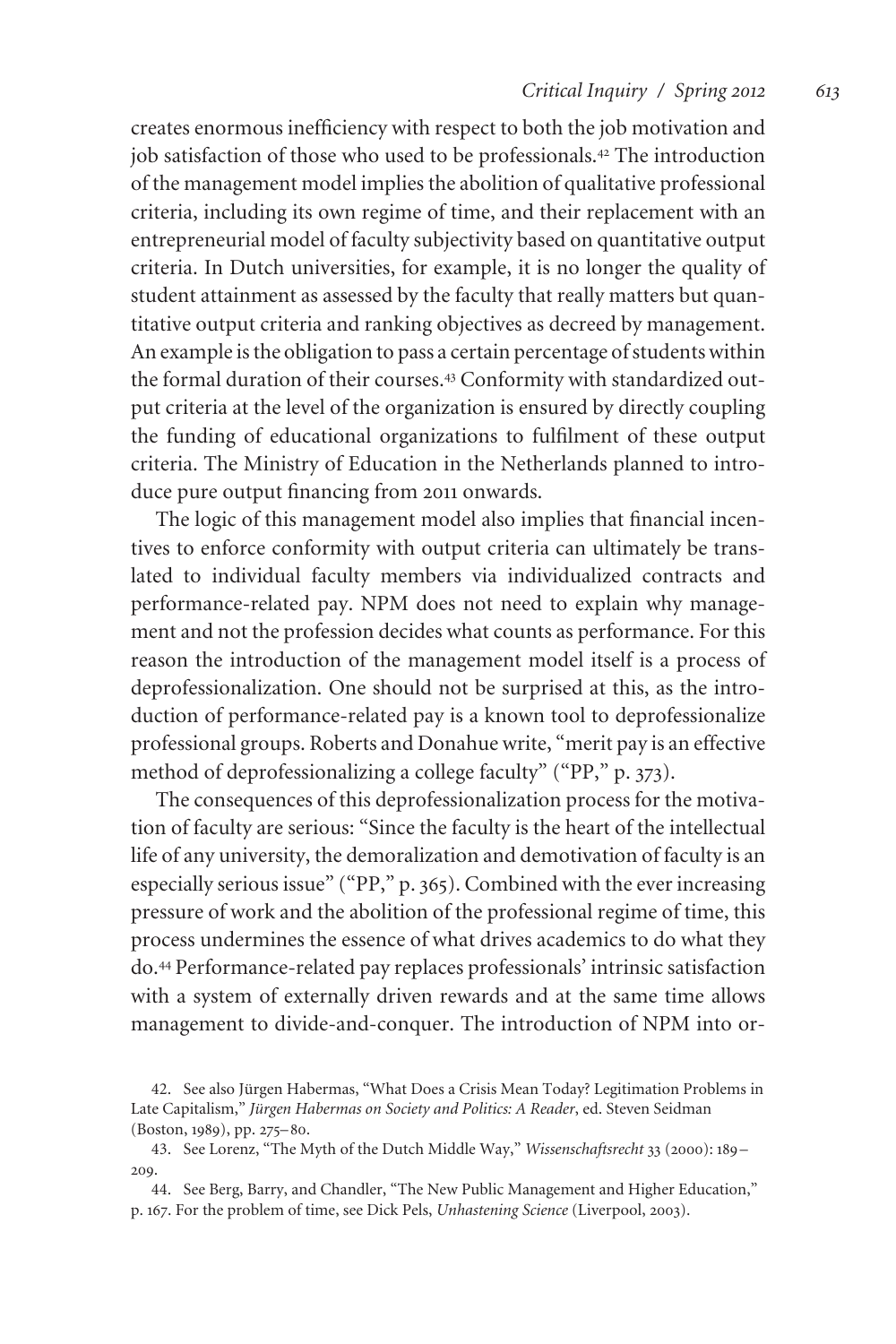ganizations that used to be run as professional organizations therefore guarantees chronic job dissatisfaction.<sup>45</sup>

On closer consideration, therefore, NPM itself turns out to be the problem in higher education, not the solution. This conclusion should come as no surprise because NPM is the neoliberal recipe for minimizing the public sector and maximizing the market sector without considering the fundamental differences between the public and private sectors or their complementary relationship. NPM in this respect bears a clear resemblance to state Communism. Whereas Communism stands for totalitarianism of the public sector, NPM stands for totalitarianism of the private sector. Both Communism and NPM are blind to the interdependence and complementarity of public and private domains, in both cases with disastrous consequences.

In view of the chronic problems created by NPM for the ("elitist") academic profession it is not surprising that ("democratic") political support for it has been entirely dependent on VFM ideology and corresponding spending cuts in public services that could be sold to the taxpayer as income tax cuts. This has been the neoliberals' most powerful tactic in generating public support for NPM, and this explains why public sector cuts through constant improvements in efficiency are a permanent feature of NPM. The imperative to cut spending (thou shalt reduce costs) has not, on the other hand, held the managers back from awarding themselves salaries at some presumed market rate. This is possible because under NPM managers do not have to hold themselves accountable to anyone other than themselves. I have already pointed out the similarity in this respect to the Communist politbureau. The privatization of former public services has therefore been accompanied by a steady rise in the incomes of NPM managers, sometimes including sizable premiums. This brings me to the second problem that is typical of NPM.

The second fundamental problem of recognizing where management practice is essentially different from management theory manifests itself in the chronic lack of recognition of what the managers themselves are facing. Because the organizations that they are managing were formerly professional organizations, which were run on the basis of professional standards and professional hierarchies, managers are confronted with a structural problem of authority and legitimacy towards the former professionals in their organization. Their solution to this problem has been to apply a number of management strategies:

First, as NPM managers lack professional authority within their organizations, they are thus forced to resort to techniques for exercising power.

<sup>45.</sup> See Barry and Dent, "New Public Management and the Professions in the UK."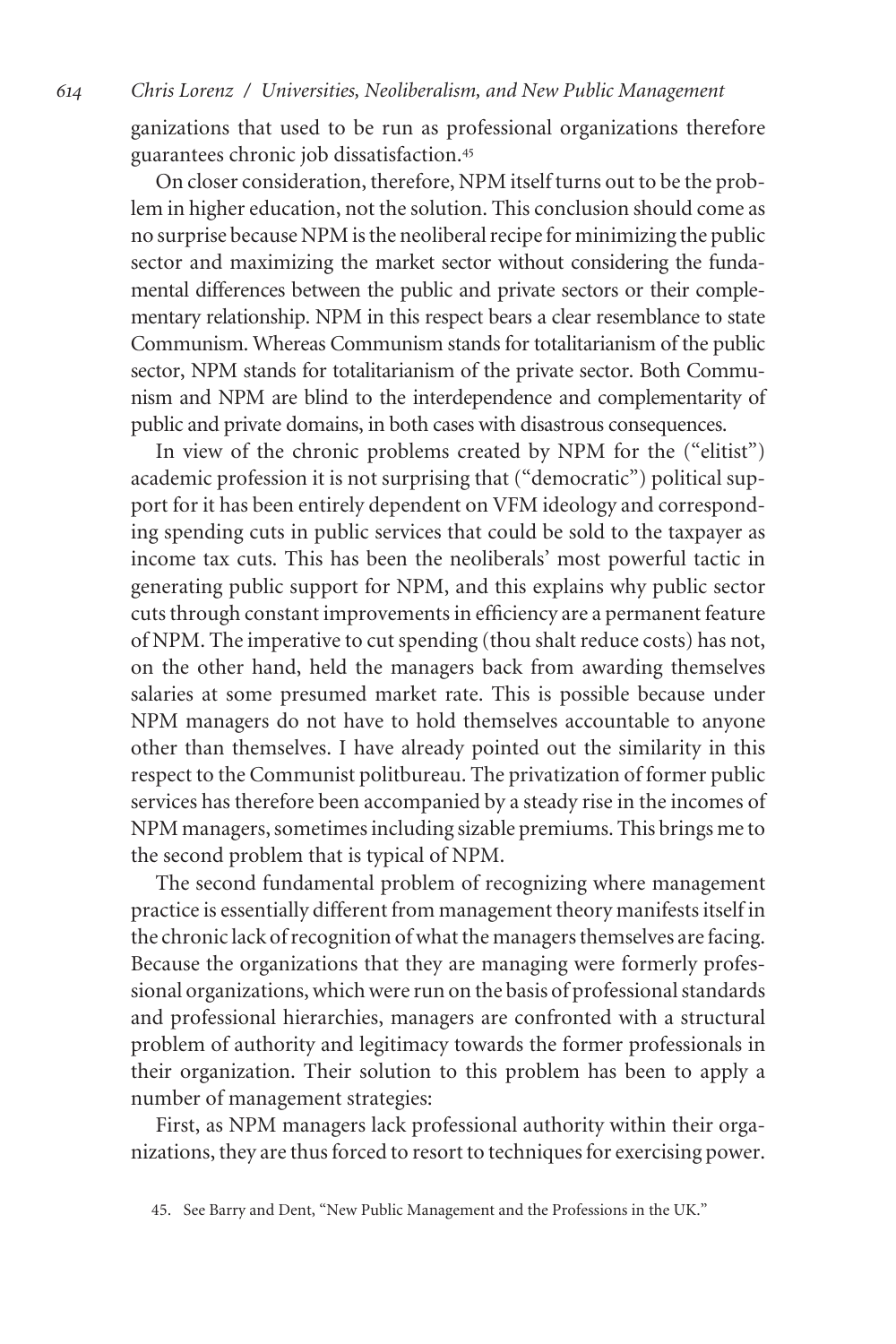This shift manifests itself in a tendency to manipulative and strategic behavior. Whereas faculty until the 1980s generally were used to some form of deliberative procedures in accordance with the practice of shared governance, faculty under NPM increasingly have to deal with orders from the management. While modern management theories argue for flat and flexible horizontal organizations in the private sector, NPM has created a rigid hierarchy in higher education, naturally with managers at the top of each local pyramid.<sup>46</sup> Information, especially financial information, is increasingly treated as the private property of management. Money is power, and so is information about money.

Because they lack professional authority, managers are inclined to treat any lack of cooperation on the shop floor as a threat to their position and as subversion. Those who dare to cast doubt on their decisions can therefore count on pressure, blackmail, divide-and-conquer tactics, and open humiliation. Because the discipline of the market does not play a role in the NPM sectors, there are scarcely objective constraints on managers' freedom toward their employees.<sup>47</sup> After all, where profit does not exist as an objective criterion for the performance of the organization, the managers themselves decide what performance is. Consequently, rationally organized NPM organizations tolerate a staggering range of irrational management practices under the wide, protective, ideological umbrella of efficiency. In these two respects (the lack of objective reality checks and the resultant unconstrained power of management) organizations in the quasi-market sector under NPM and party organizations under state Communism again show striking similarities. In both types of organization the scope for irrational management practices is virtually unlimited.<sup>48</sup>

Second, one strategy for dealing with the lack of professional authority and legitimacy of management vis-à-vis employees is the continuous expansion of management staff in NPM organizations. To understand this sustained expansion of management better, it is useful to distinguish three aspects of this growth: the functional, the psychological, and the tactical.

From a functional perspective, the constant growth in management staff reflects the increasing importance of the control function within the organization. As the ideological justification for introducing NPM from

<sup>46.</sup> See Luchien Karsten, "Managementconcepten in overheidsdienst," in *De Tien Plagen van de staat*, ed. F. Ankersmit and L. Klinkers (Amsterdam, 2008), pp. 61–86.

<sup>47.</sup> See Verbrugge, "Geschonden beroepseer," pp. 120–22.

<sup>48.</sup> The recent economic scandals suggest that unconstrained "irrational" management practices can also flourish *temporarily* in organizations that are regulated by the discipline of the market. The crucial difference between organizations ruled by market forces and those that are not is that *eventually* in the first category irrational management practices will come up against external reality checks, while organizations in the second category do not.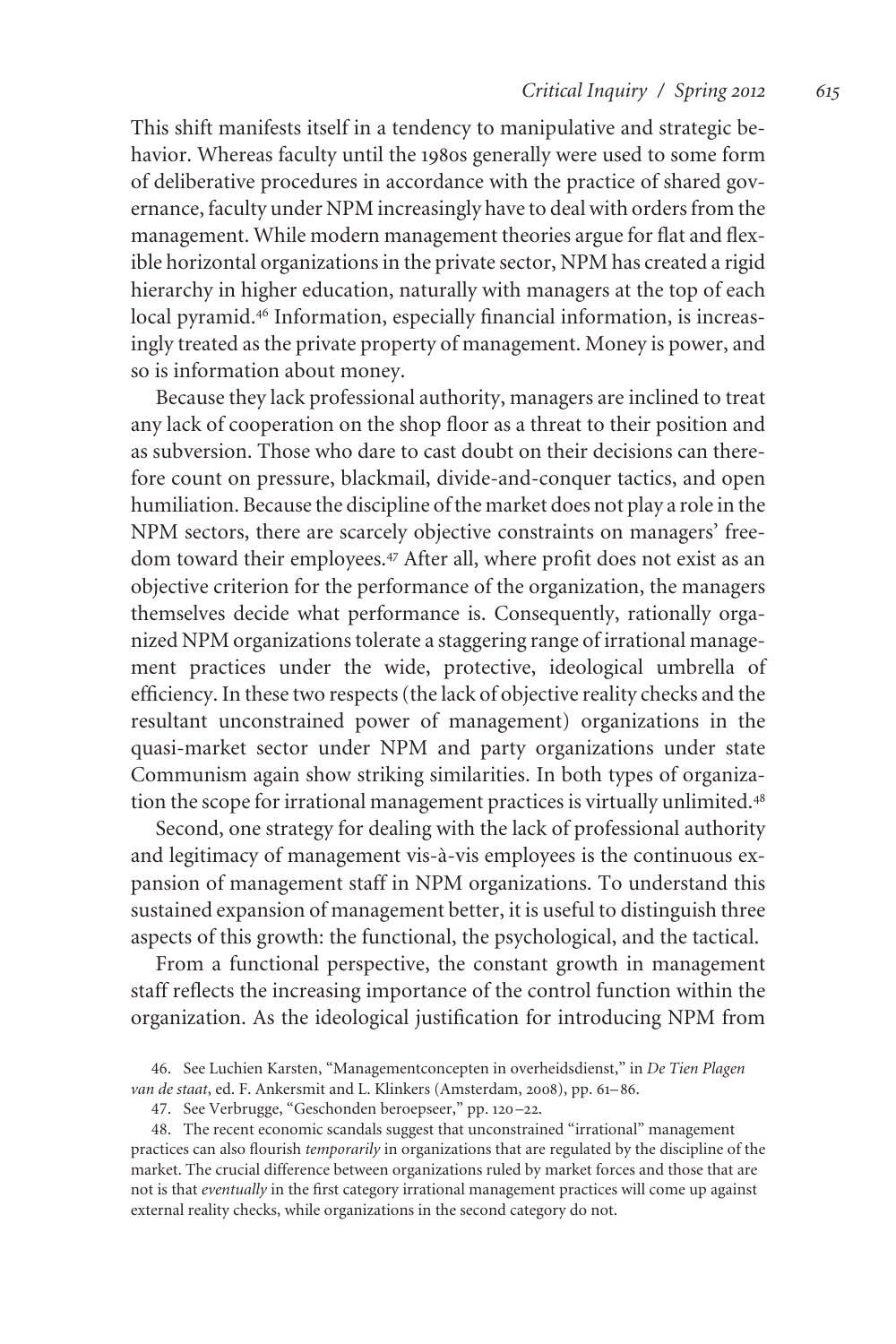the 1980s onwards is the efficient and transparent use of resources in public sector organizations, a constant increase in management staff is preprogrammed into NPM, and it cannot be done away with without doing away with NPM itself. Controlitis— or evaluitis—is not therefore an unfortunate disease affecting NPM but is part of its very nature (just as the power and growth of the secret police was not an accidental but an intrinsic feature of state Communism). Here too NPM itself is the problem and not the solution.<sup>49</sup> Interestingly enough the NPM discourse has tried to hide the sustained growth of management by claiming to do exactly the opposite of what it actually does by presenting itself as an antibureaucratic ideology and practice.

From a psychological perspective, the growth of management has also been directly linked with NPM managers' lack of professional authority and legitimacy within their organizations. Because managers do not receive recognition of their expertise from the professionals they are managing, they tend to surround themselves with kindred spirits, as a means of organizing some kind of professional recognition for themselves. "The irony of deploying organization development ideas that were intended to oppose bureaucratic forms of organization to support bureaucratization appears not to be noted, and neither does that of professionalizing management to weaken other professions" ("MU," p. 325).

Whatever the problem, the solution proposed in NPM is always more management, more efficiency, and more control—typically starting from increasing self-control (for example, in the form of standardized selfevaluations). It is no coincidence therefore that the obsessive rhetoric about professionalization started at the same time as the NPM managers made their appearance in the universities, that is to say when for the first time in their history power over the universities was given to a group that was unprofessional in the original meaning of the word. Nor is it a coincidence that it was from that moment that academic personnel started to be treated as if they needed to acquire new professional skills. *Life-long learning* is also used as a means to discipline the faculty itself.

From a third, tactical perspective, the constant growth of management has also been directly linked with NPM managers' lack of authority and legitimacy. As there is no disputing that management has its hands on the reins during reorganizations—reorganization became their speciality and is their only source of professional legitimacy—managers soon discovered

<sup>49.</sup> See also Margrit Osterloh and Bruno S. Frey, "Die Krankheit der Wissenschaft," *Frankfurter Allgemeine,* 21 July 2007, bit.ly/u7Fx95; "Das Peer-Review-System auf dem ökonomischen Pru¨fstand," in *Illusion der Exzellenz: Lebenslu¨gen der Wissenschaftpolitik*, ed. Jürgen Kaube (Berlin, 2009), pp. 65–74; and Münch, *Akademischer Kapitalismus.*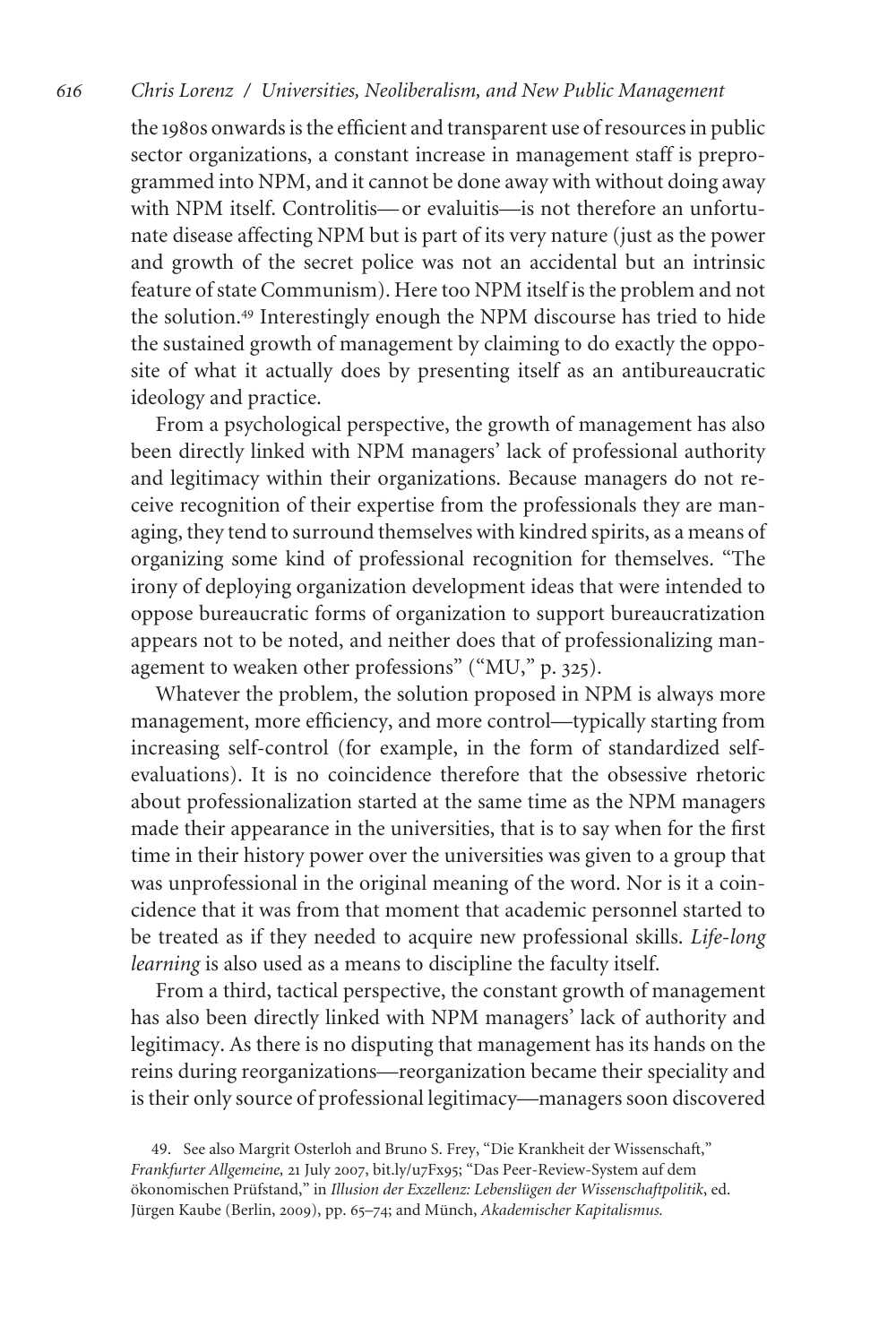that it is best for them to keep their institutions in a permanent state of reorganization. The unrelenting organizing of reorganizations—and splitting up professional jobs into processes that can be managed, measured, and controlled— have therefore become the quintessential specialization of management. The fact that reorganization also is the easiest means of disconnecting employees from former faculty rights—like shared governance, tenure, and academic freedom<sup>50</sup>—adds to this managerial drive, furthering their organizations' flexibility.

Because NPM assumes that enlargement of scale leads to reduced costs (and therefore efficiency), in a risky and globalized environment there is always an objective need to make organizations more competitive both nationwide and globally. Crises, real and imagined, only strengthen this need.

## **The NPM Discourse: Efficiency, Quality, Accountability, Transparency, and Flexibility**

The NPM discourse is formed not only by its fundamental concept of efficiency but also by quality, transparency, accountability, and flexibility. All NPM notions parasitize their equivalents in the vernacular.

As stated earlier, NPM was propagated in the eighties as the means to make the public sector efficient and transparent and thus accountable. These ideas did not seem very controversial because the concept of accountability was a positive one borrowed from its everyday use, as Bruce Charlton explained. In the spoken language *accountability* means "being responsible," with the connotation of giving an account of one's actions. Its opposite *unaccountable* is more or less synonymous with "irresponsible" and "not being under control." "Accountability is assumed to be an intrinsically desirable goal, and nobody ever claims that one can have 'too much' accountability—the pressure is always for more."<sup>51</sup>

Alongside this everyday meaning, *accountability* also has a narrower, technical meaning: the duty to present verifiable accounts.

Originally, this referred to financial documentation that was adequate in terms of completeness and self-consistency—such that it is amenable to the process of cross-checking which constitutes the basis of au-

<sup>50.</sup> See Nelson, *No University Is an Island,* pp. 31–51.

<sup>51.</sup> Bruce Charlton, "Audit, Accountability, Quality, and All That: The Growth of Managerial Technologies in UK Universities," in *Education! Education! Education! Managerial Ethics and the Law of Unintended Consequences,* ed. Stephen Prickett and Patricia Erskine-Hill (Charlottesville, Va., 2002), pp. 18, 17; hereafter abbreviated "AA."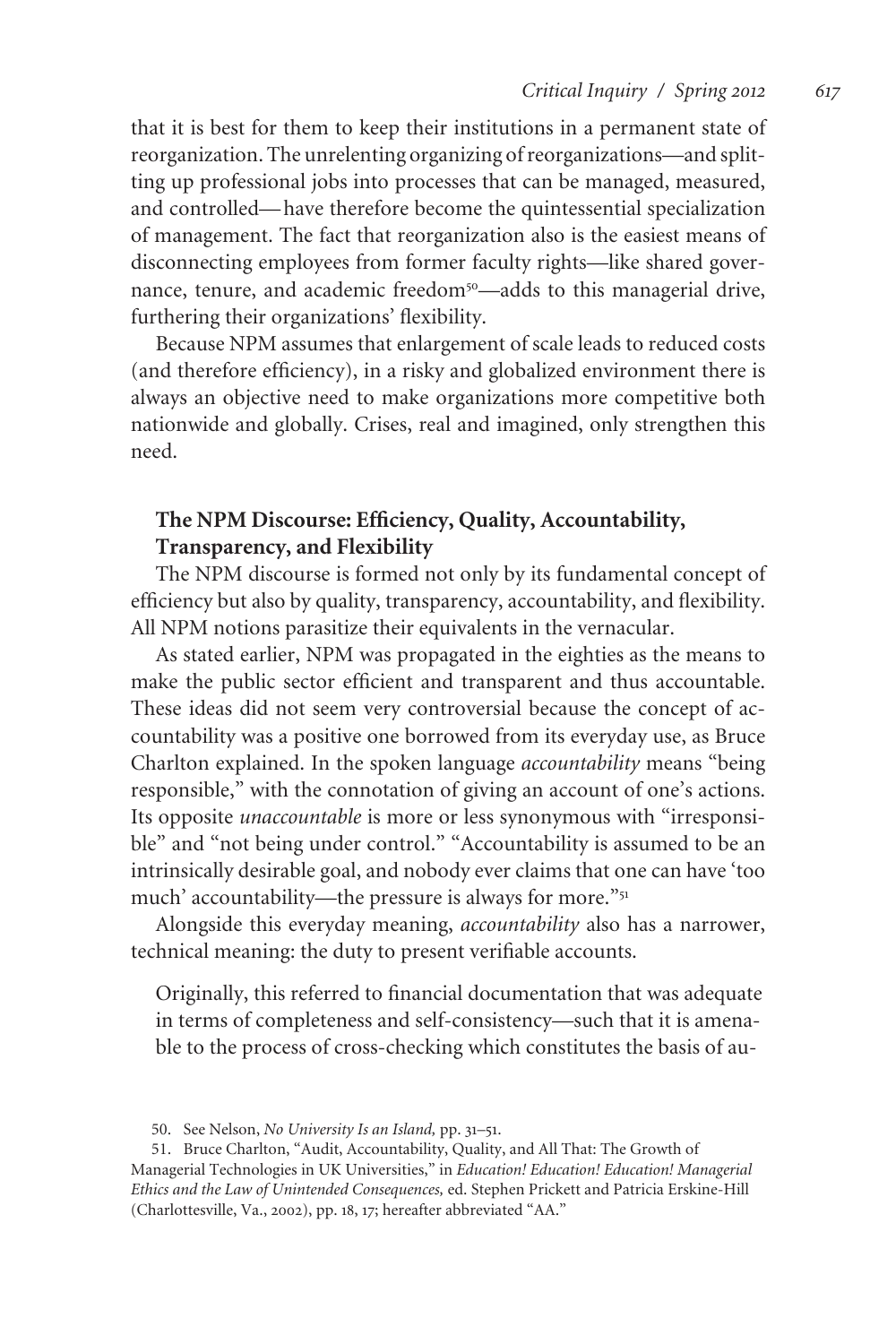dit.<sup>52</sup> The current managerial use of accountability is a direct extension of this financial usage—an accountable organization is one that has the duty to present auditable accounts of its *activities*—in other words an accountable organization is one that will provide comprehensive and self-consistent documentation of whatever it does. ["AA," p. 18]<sup>53</sup>

Audits thus produce transparent organizations—at least in management theory.

NPM discourse swings back and forth between the technical and vernacular meanings of accountability. When used in the technical sense it can generate "irresponsible" behavior because there are no accounts when there is no evidence at all that the behavior is irresponsible in the standard everyday meaning of the word. In this way the NPM discourse of accountability actually produces the problems that it aims to solve and in this sense is self-referential: "Accountability in its technical sense carries almost the opposite meaning to those democratic, egalitarian, radical and 'empowering' values that are associated with the term in general use" ("AA," p.19; see also "AC," p. 281).

From an organizational perspective, the call for greater accountability goes hand in hand with more power for management; in fact, under NPM all behavior is classed as irresponsible (and therefore unacceptable) if it is not controlled by management. The management discourse of accountability and management control practices are therefore interdependent. The net effect of both is that academic personnel are effectively robbed of their professional autonomy to determine their own behavioral norms, and these are replaced by norms determined by management, which are formulated in quantitative terms. Professional autonomy then appears mirabile dictu—as irresponsible and as elitist, while the subordination of professionals in top-down managerial control systems is presented as increased accountability and as democratic.

It is a similar story when it comes to quality and quality management in the NPM discourse: "Quality Assurance (QA) is a technical managerial term for that type of auditing which is concentrated upon systems and processes rather than outcomes. QA is built on the assumption that any properly constituted organization should be based around a system of auditing systems and processes" ("AA," p. 20). Just as with the control of

<sup>52.</sup> Audits are checks on the validity and reliability of information. Audits are therefore also performed to evaluate the internal control of systems.

<sup>53.</sup> See also Anthony McWatt, "An MOQ Perspective of SOM Auditing Techniques in Higher Education," www.anthonymcwatt.co.uk/index.htm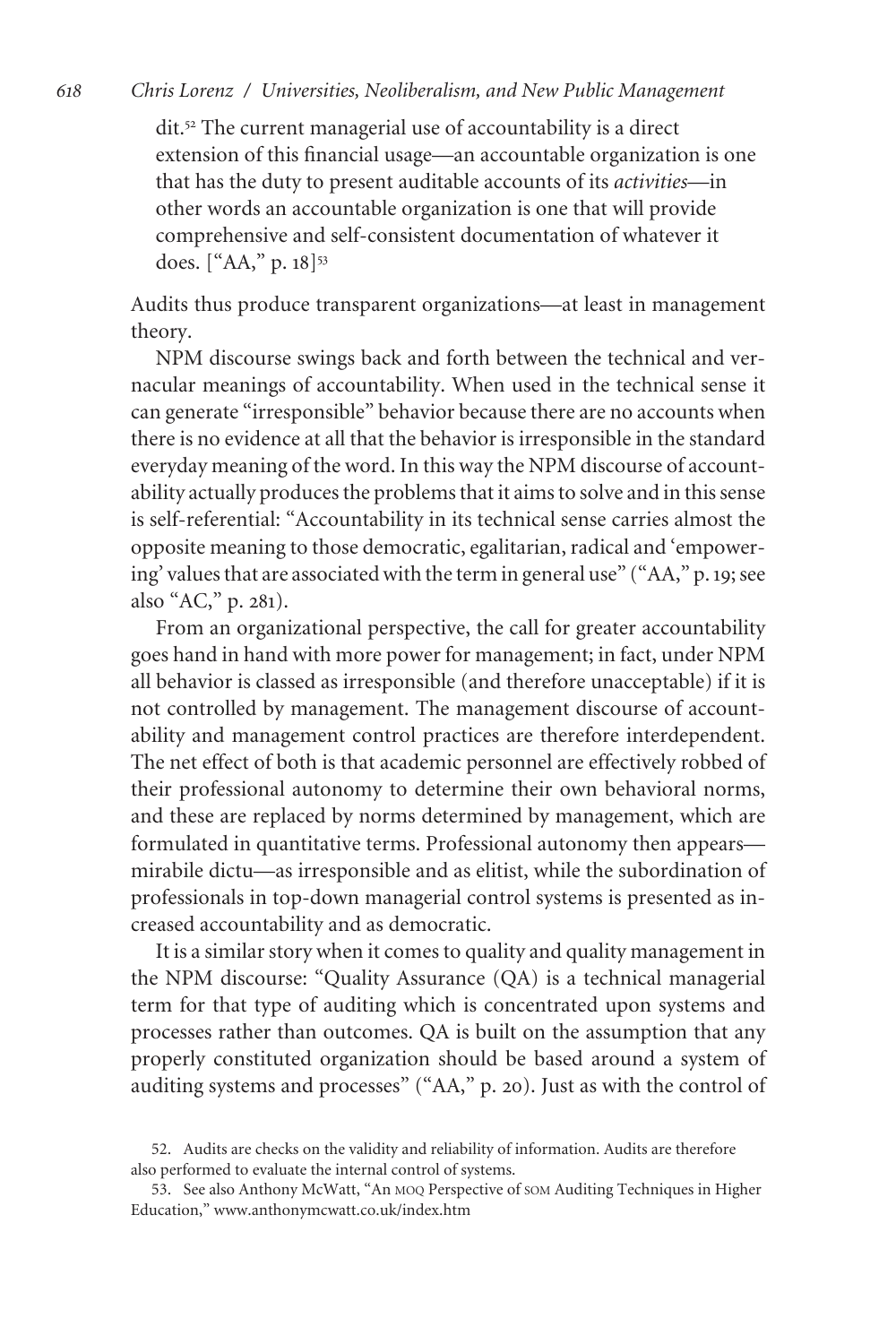accountability, QA is self-referential because QA defines quality in terms of controllable systems: "The product of a QA system is therefore quality assured by definition*—*without necessarily guaranteeing its excellence or fitness for use" ("AA," pp. 20–21).

The way Dutch educationalists defined quality of education in the 1980s provides a typical example of the self-referential nature of QA. The quality of education was simply defined in terms of the percentage of students who had passed each course. At the end of the first year 90 percent of students were deemed to have graduated within the set length of time in which they are supposed to complete their studies. This success rate (also known as output or educational performance) was then defined as the standard for education quality. Since then education quality has been used during audits of educational institutions to compare the performance of schools and universities, departments, and faculty.<sup>54</sup> Typically, like the drive for efficiency, "audit has a life of its own—a runaway character—that cannot be controlled. Once introduced into a new setting or context, it actively constructs (or colonizes) that environment in order to make it auditable. The effects are irreversible" ("AC," p. 292).

The effect of the introduction of QA has been that management definitions and controls of accountability and quality of faculty performance have replaced the extremely complex question of what quality of education consists. The complexity and quality of real education has been fatally reduced by the QA models to the quantitative pass rate. As is normal with NPM, the most crucial presumptions of QA are never questioned, and the introduction of QA has never been substantiated by reasoned argument. The NPM ideologues conveniently took it for granted that the QA system by definition would guarantee higher quality "because the pre-existing systems were undocumented, hence 'unaccountable' and lacking in 'transparency,' hence 'low quality.'" The fact that "excellent universities have employed many diverse methods to teach their students, but never in a way that would be approved by the QA," is of course merely an incidental circumstance, which only the disgruntled would let worry them ("AA," p. 23).

The paradoxical and disastrous effect of the introduction of NPM, with its self-referential notions of accountability and quality, is that someone can be an excellent teacher and researcher and at the same time be assessed as poor by the QA system. This disquieting fact illustrates the head-on

<sup>54.</sup> See Lorenz, "The Myth of the Dutch Middleway," pp. 196–203, and *Die Illusion der Exzellenz.*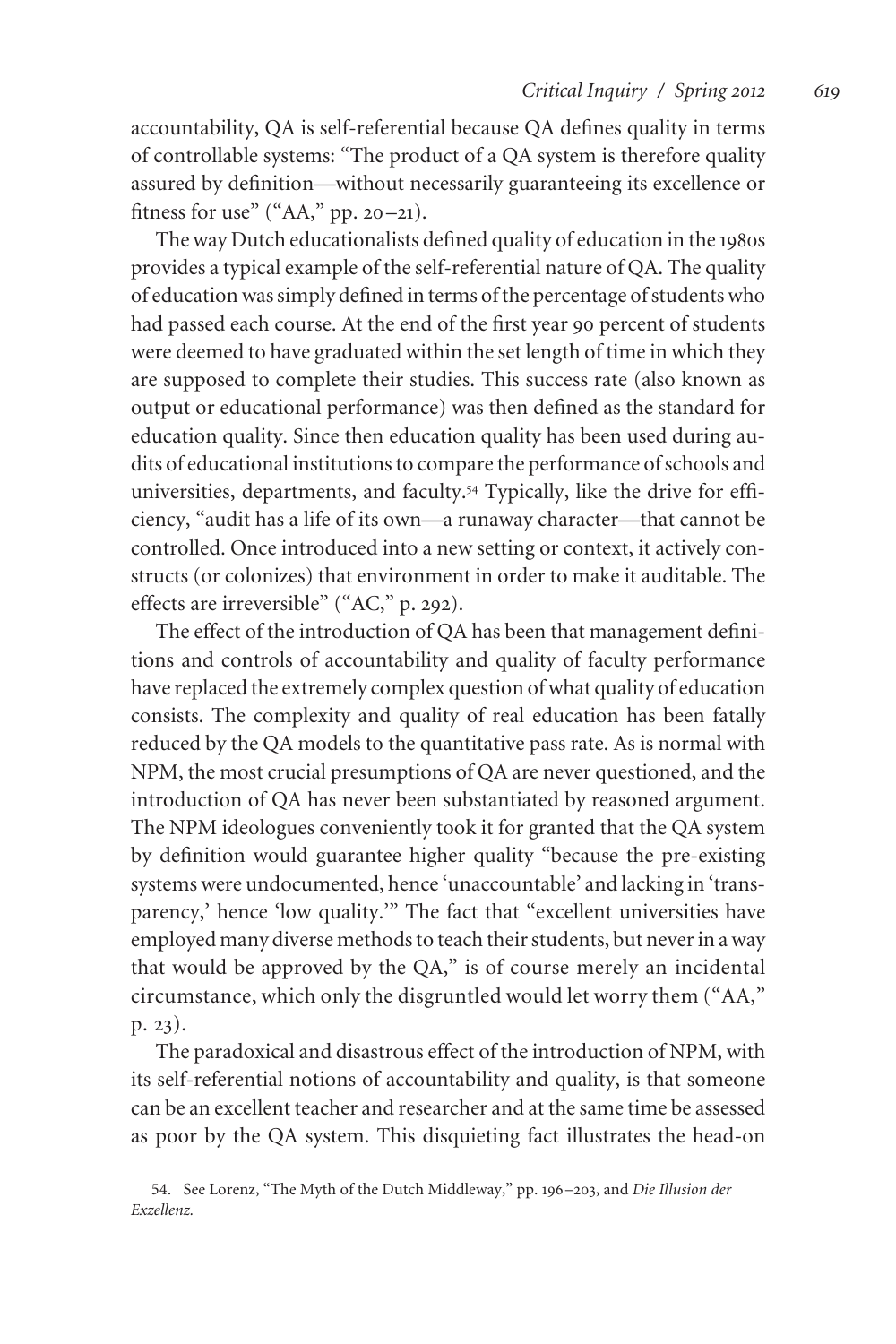clash between the substantial values of academic professionalism and the bureaucratic formalism of NPM in its pure form.

This symptomatic fact also explains another consequence of the introduction of NPM in the academic world: the existence of widespread cynicism and hypocrisy among faculty regarding the application of QA procedures. Philip Tagg's observations on this certainly do not apply only to England:

Most colleagues find audit exercises ludicrous but nevertheless go through the motions of complying with their imperatives lest the wrath of management be incurred. We see straight through the emperor's clothes, so to speak, but feel obliged to stifle our laughter and to hide our sense of ridicule when the emperor's minions approach us "donkeys" with their managerial sticks and carrots. Repeated viewing of the emperor in his see-through clothing — transparency in the true sense of the word—leads to understandable cynicism towards the system that forces us to carry out the ridiculous chores of audit. A recurrent quip from colleagues is that we're forced, like circus animals, "to jump through hoops." The more circus tricks we perform, the more we demean ourselves. After all, the whole idea of forcing someone to carry out a pointless task is to demean that person.<sup>55</sup>

Shore makes the same point in observing that "auditing processes are having a corrosive effect on people's sense of professionalism and autonomy." Moreover, "dealing with the new performance measures has itself become a 'performance' in both the theatrical as well as sociological sense" ("AC," pp. 292, 290). NPM thus cultivates cynicism and hypocrisy among its victims because "managing appearances will be a fruitful strategy if it is only appearances that get measured," as Parker and Jary conclude ("MU," p. 330).<sup>56</sup> As well as these two responses, the other alternatives are increasing self-exploitation, inner immigration, and—yes— dissidence. Once again there is a worrying similarity between management under state Communism and under NPM. Because both discourses leave no place for legitimate criticism, the response to what many of those affected see as bullshit are mixtures of cynicism, hypocrisy, self-exploitation, inner immigration, and dissidence.

<sup>55.</sup> Philip Tagg, "Conscious Objections to Audit," Feb. 2002, www.tagg.org/rants/audititis/ audititis.html

<sup>56.</sup> See also Wendy Espeland and Michael Sauder, "Rankings and Reactivity: How Public Measures Re-create Social Worlds," *American Journal of Sociology* 113 (July 2007): 1–40.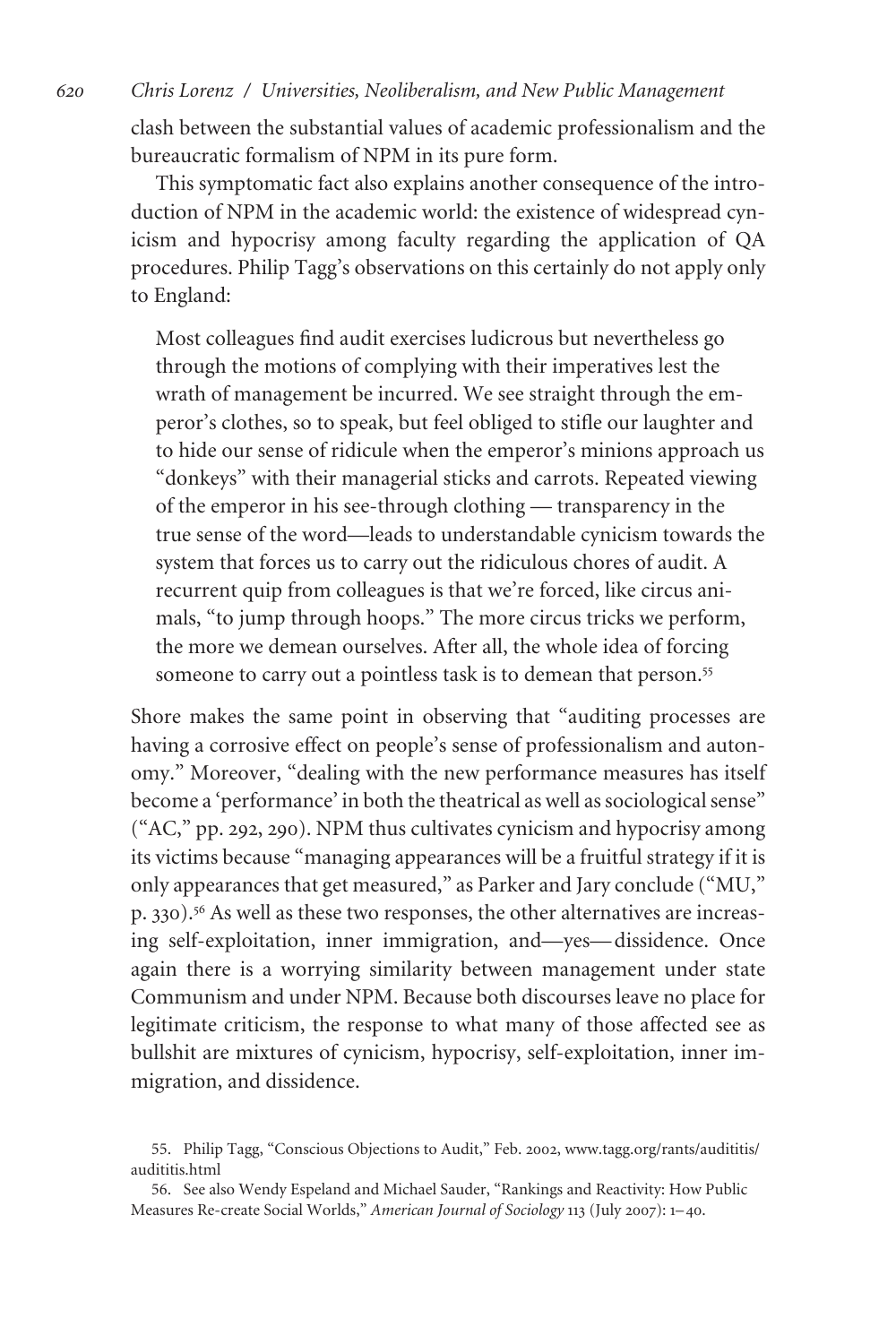### **The Economic Reduction and Semantic Perversion of Education**

The fundamental gulf between the professional, substantial view of quality and its formalistic perversion in management discourse can be traced back to the economic reduction of education in NPM discourse. This makes the economic aspect of education into its essence— blotting out all essential aspects—and the supreme policy goal of the new UK government.<sup>57</sup> This semantic perversion is evident in various aspects of the NPM discourse.

In contrast with the normal economy, in the education economy it is not possible to identify buyers' preferences so that educational products can be designed to meet them and against which their quality can be measured (the same applies to the efficiency of the production process). It is not at all clear what the product is or ought to be in the education process. And as there is no product in the economic sense, there are no criteria by which to measure quality. This gap in the education discourse of NPM is filled by defining the product of education as qualification— expressed in terms of ECTS points and their accumulation into diplomas. The quality of the education is then defined as the quantitative efficiency with which these qualifications are produced.

This economic reduction of education is remarkable because education does not by any stretch of the imagination resemble the purchase of a product to satisfy a specific need. Participating in education is an ongoing, reciprocal, and hierarchical process, in which student and teacher are both actively involved and in which the teacher represents professional authority*.* The fact that education costs money—and so in this respect resembles the purchase of products such as Coca-Cola and cornflakes— does not mean that education is an economic transaction between a buyer and seller, as the economic view of education claims. That is why this view of education is fundamentally wrong and why it has so many perverse consequences. Because this view represents education as a free and equal exchange between equally positioned buyers and sellers, the hierarchical relationship between teachers and those being taught disappears, and this suggests that the purchasers of education have a right to get what they have paid for. To make matters worse, because the customer is always right in the market, students in the education market are also always right.<sup>58</sup> NPM educational terms such as *new learning* and *learning to learn* fit seamlessly

<sup>57.</sup> See Collini, "Browne's Gamble."

<sup>58.</sup> See Neil Curtis, "'Customer' Isn't Always Right: Market Model Could Lead to Disaster," *Times Higher Education Supplement*, 4 Mar. 2010, bit.ly/rJWsn1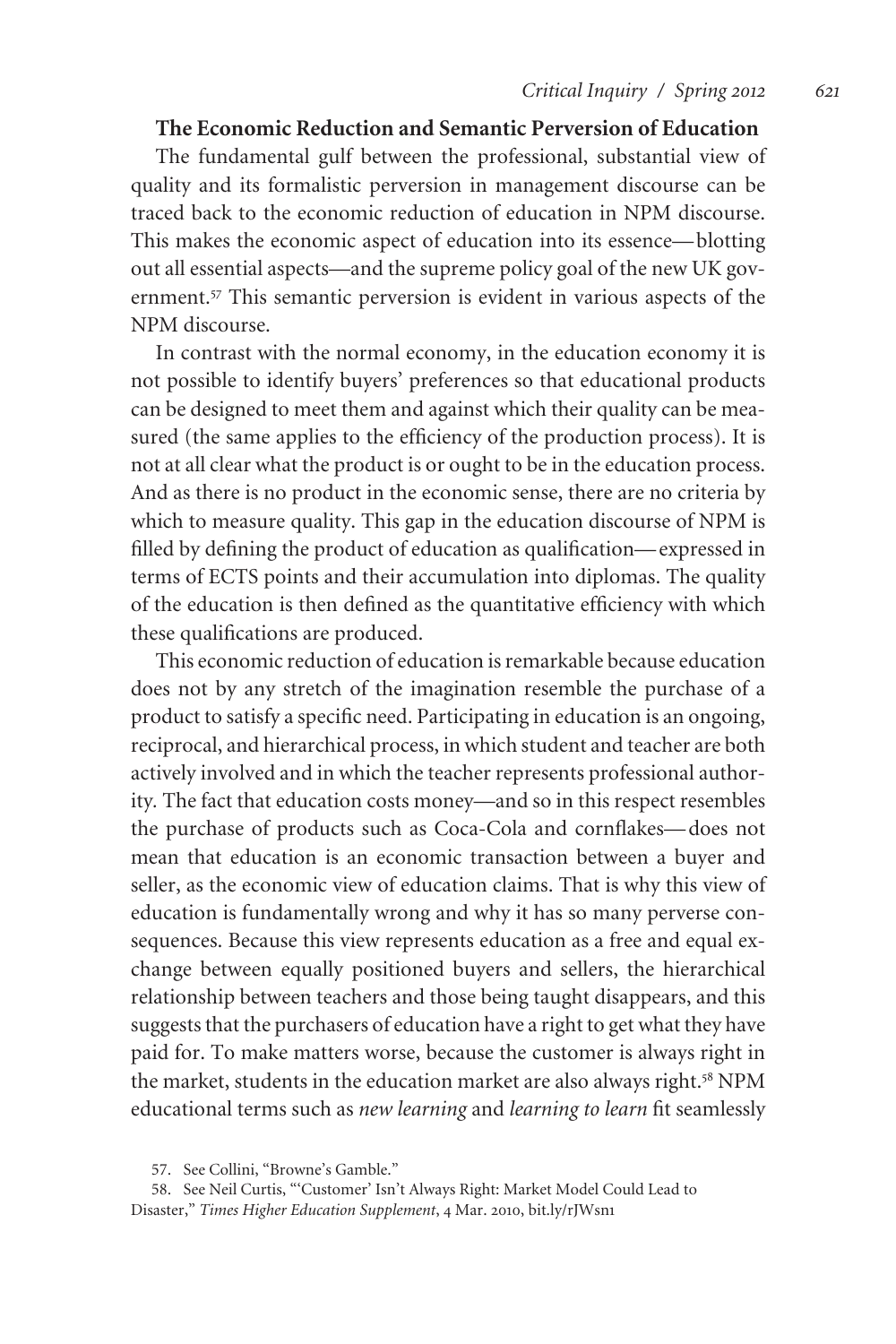with this image of a horizontal education by presenting teachers as colearners in what is called a community of learners.

On closer consideration, the economic education discourse seems to have produced a new dual identity for faculty. The faculty are transformed into both producers of a consumer good that is called education and sellers of the same (see "PP," pp. 373, 369). This dual entrepreneurial identity implies that the entire responsibility for both producing and selling education is laid upon the faculty. At the same time the management is shielded from all risky activities in the outside world; its sole and exclusive responsibility is control over the faculty. Should anything go wrong in the outside world—for instance, that the education consumers fail to turn up in sufficient numbers, or they do not behave as model consumers because they take longer to complete their studies than the official time allowed then the faculty are always responsible and can be judged for it. Just as under state Communism, in practice the managers under NPM are almost always right. This is possible because NPM managers are operating in semiprivatized institutions and therefore in the grey zone between public and private law.<sup>59</sup> Their responsibility to higher, supervising organs is similar to the responsibility of the members of the politbureau to the General Assembly of the Communist Party.

The discursive elimination of the hierarchical relationship from the education process combined with guaranteed success for the education consumer explain much of the receptiveness of many students to the economic view of education. After all, being subjected to a hierarchy and exposed to the risk of failure is an unpleasant experience for many, especially for the weaker students.

In the economic view students do not pay to be taught a discipline by professionals who have proven expertise and subject knowledge based on professional criteria. Instead, students pay for the end product of education: a degree or other qualification, the investment of which will bring them profits on the labor market. Just like everything else in the economic universe, studying has been reduced to a simple exchange or quid pro quo. The fundamental idea that a degree traditionally has cultural value only because and as long as it represents a specific level of knowledge and skills according to professional criteria is completely obscured in the economic view. The same goes for the fact that the economic value of a degree is based on its cultural value. In this sense the economic value of a degree has always depended on its cultural value, and the economic value is parasit-

<sup>59.</sup> The practical implications of this legal grey zone are best exemplified by the almost extralegal position of privatized military contractors like Blackwater in Iraq.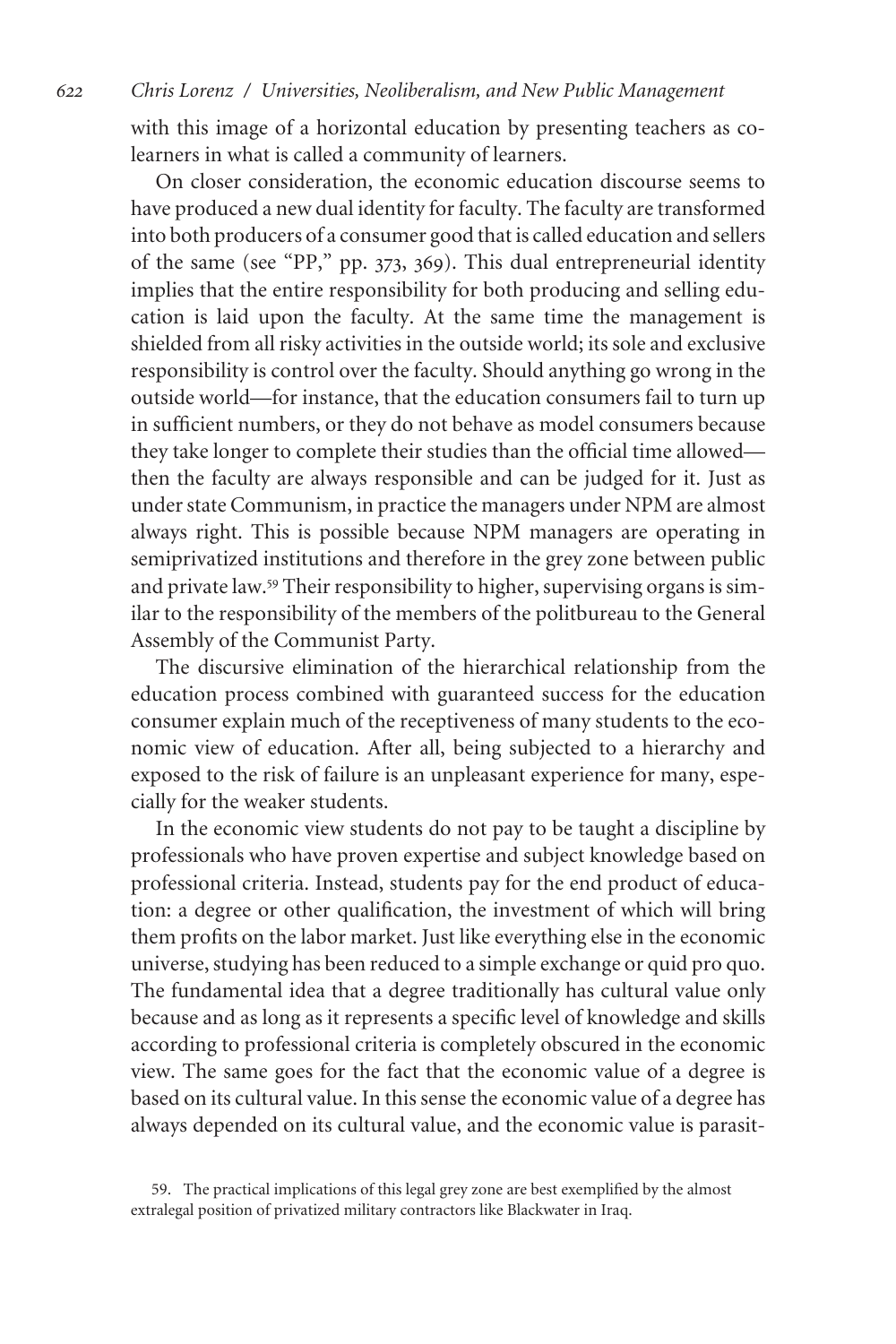### *Critical Inquiry / Spring 2012 623*

izing the cultural value. What is basically now happening in neoliberal, economic education practice is a paradoxical attempt to uncouple the economic and cultural values of the degree (and of education in general) and to retain the derivative economic value of education without leaving its cultural basis intact. The economic view of education, in other words, turns out to be a complete parasite on the professional view of education and is undermining and eroding it.<sup>60</sup> The production and selling of diplomas by educational institutions under NPM conditions bears, on closer consideration, a worrying similarity to banks writing out uncovered checks (or at least checks not covered by sufficient funds) or selling and reselling unsecured mortgages. Here we encounter the typical neoliberal trade of derivatives—this time in the educational domain. The ECTS point produced under NPM conditions is therefore facing a similar problem as the euro since the Greek debt crisis: Relatively Bad Value for Money and thus the opposite of what it claims to be. Remarkably, like the euro problem, the ECTS problem has remained well hidden because states like Canada in the meantime have started worrying how to catch up with the ECTS system and the Bologna Process.<sup>61</sup>

This parasitic character of the economic view of education, including the constant destruction of the cultural basis of economic values, makes ongoing structural problems in the education sector predictable for the future. This problem can be seen already in the phenomenon of grade inflation, which happens as soon as educational qualifications are no longer covered by their professional value. The economic reduction and simultaneous destruction of education, which began in the 1980s, therefore has resulted in a trend toward transforming universities into diploma mills, digital and nondigital.<sup>62</sup>

The economic reductionism that is inherent to NPM appears on closer inspection to be destructive of cultural values outside the economic domain, just as was the case with the state Communist experiment in economic reductionism in the twentieth century. The present economic crisis,

61. See Canadian Association of Universities and Colleges, *The Bologna Process and Implications for Canada's Universities* (Ottawa, 2009), www.aucc.ca/\_pdf/english/publications/ bologna\_report\_e.pdf, and Amy Scott Metcalfe, "Revisiting Academic Capitalism in Canada: No Longer the Exception," *Journal of Higher Education* 81 (July 2010): 489–514.

62. See Allen Ezell and John Bear, *Degree Mills: The Billion-Dollar Industry That Has Sold over a Million Fake Diplomas* (New York, 2005), and Noble, *Digital Diploma Mills.*

<sup>60.</sup> This parasitic relationship is also exemplified by degree mills and in the take-over of formerly reputed colleges by new for-profit educational corporations in the US. See Donoghue, *The Last Professors*, pp. 111–38.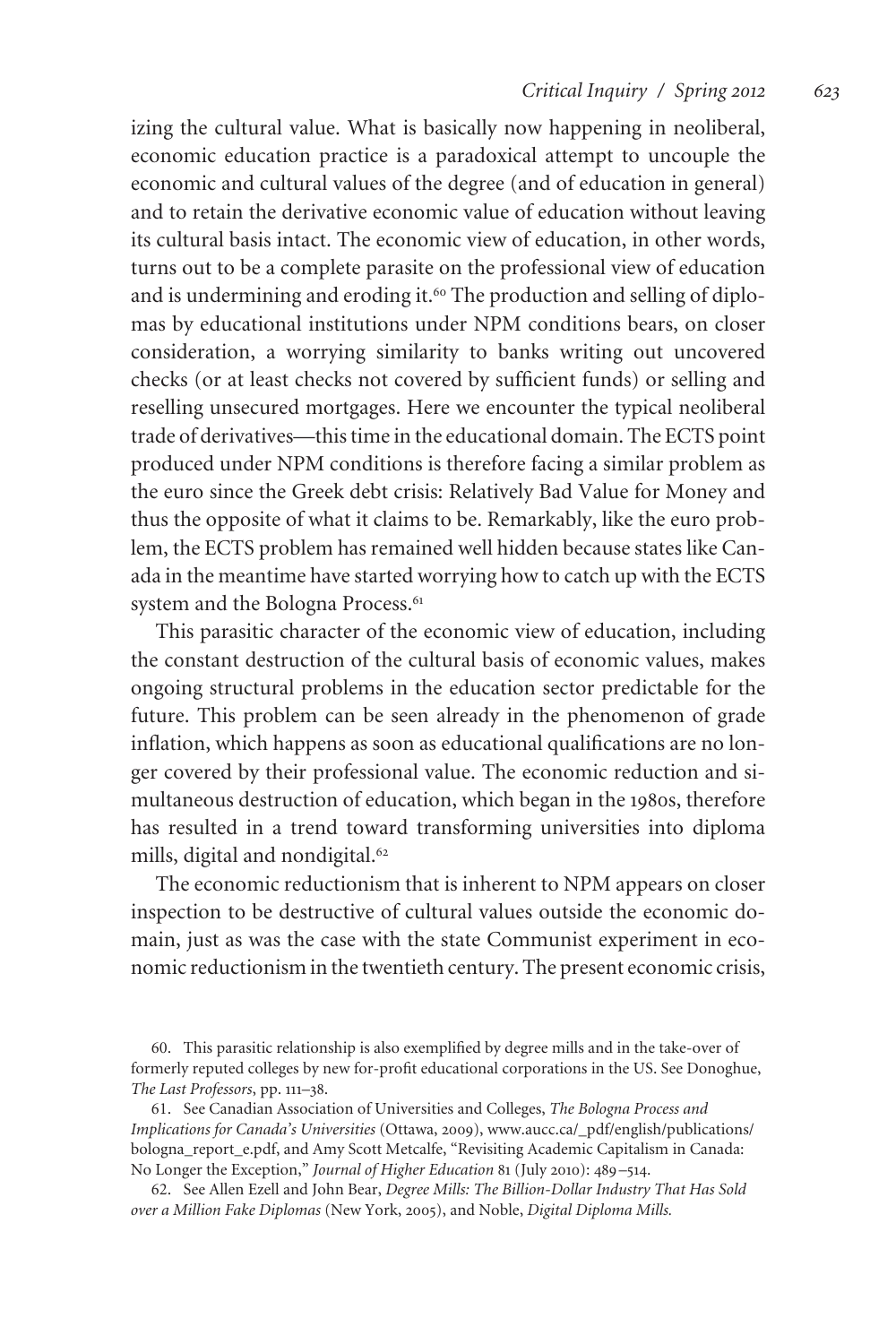in which private banks shout the loudest for state support, has with some justification been compared with the fall of Communism around 1990. 63

Be that as it may, the continuing hegemony of the economic view of education will in time bring a predictable end to education itself, at least to any activity known under that concept. Education is only still effective despite the economic view and solely thanks to the persistence of professional educational practices within schools and universities.

On closer consideration the economic reduction of education by NPM not only explains why faculty have been robbed of their professional autonomy; it also explains the other structural phenomenon in higher education since the introduction of NPM: the transformation of students into customers with explicit consumer rights. The rise of consumerism as the dominant ideology in higher education and the rise of the managers' power are two sides of the NPM coin.

Support for NPM in higher education is based on an unholy alliance between the neoliberal political class and the NPM managers on one side and aligned faculty and students on the other. The latter are being strongly encouraged to adopt the definition of themselves as consumers and are being asked to control the quality of their education through constant evaluations. By all appearances a not insignificant share of the students are susceptible to this consumer ideology and its associated short-term benefits. It is not entirely accidental that the grade inflation that is evidently disadvantageous to consumers in the long term is a well-kept secret in the NPM discourse and is not a popular research subject in educational science.<sup>64</sup> Other crucial issues that could undermine the consumerist view of education are likewise under studied. I am referring to the fact that the scores for student satisfaction with their education show no statistical significance in relation to the effectiveness of that education and that there is a negative correlation between relatively strict assessment and students' enthusiasm to enroll for those subjects. The exodus from the exact sciences in the Netherlands, despite all the policy campaigns to encourage students to choose science, is a sign of the writing on the wall.<sup>65</sup> The question why

1. Differences in grading practices between instructors cause biases in student evaluations of teaching; 2. Student evaluations of teaching are not reliable indicators of teaching effectiveness and account for only a small proportion of the variance in student learning from student to student and course to course; 3. High grade distributions cannot be associated with higher levels of student achievement; 4. Differences in grading practices have a substantial

<sup>63.</sup> See John Gray, "A Shattering Moment in America's Fall from Power," *The Observer,* 28 Sept. 2008, p. 31.

<sup>64.</sup> See Valen E. Johnson, *Grade Inflation: A Crisis in College Education* (New York, 2003). 65.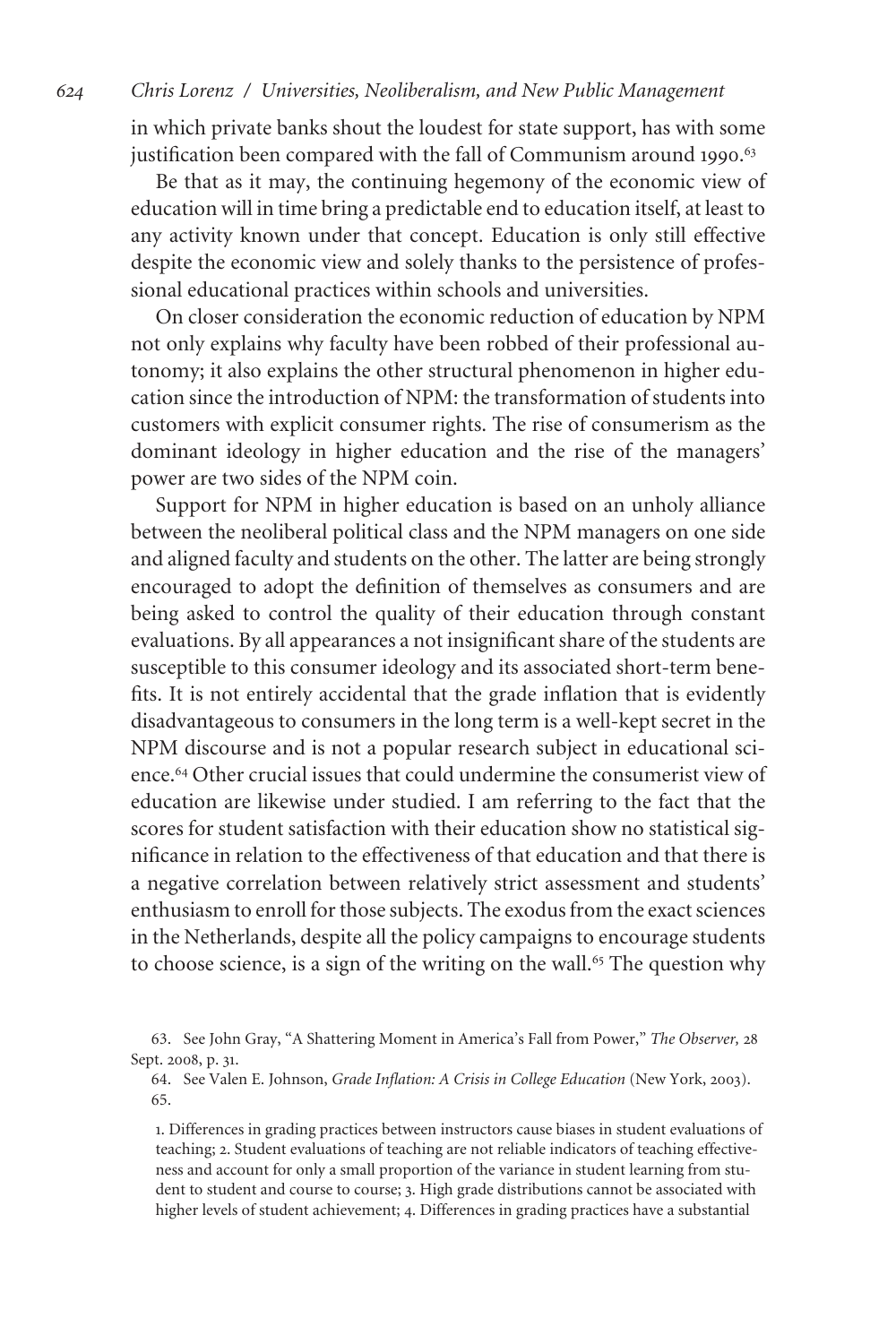become a scientist if you can become his boss? appears to have some explanatory relevance.

Drawing conclusions about the quality of education from student satisfaction surveys may seem an obvious thing to do in the economic NPM cosmos, but in the empirical world of statistics no adequate support for it has been found. Once again we are dealing with a presupposition of NPM for which, on closer inspection, there is not a shred of evidence.

### **The Bullshit Nature of NPM Discourse**

Bringing all the arguments together, one is forced to conclude that the NPM discourse is Orwellian in nature because it redefines concepts such as quality, accountability, transparency, and professionalism and perverts them into their opposites. It is no wonder then that this discourse and the practices associated with it are fundamentally undermining the ancient profession of teaching.

How this was possible is an interesting question. The hegemony of "qualispeak" and the relative weakness of protest can firstly be explained by its prima facie fit with traditional academic values. "Who can legitimately stand opposed to 'transparency', or 'quality' or 'accountability'?" as Shore asks ("AC," p. 291). Remarkably most professors, especially in the humanities, seem stuck in individualistic ideologies that suggest a direct meritocratic connection between quality and individual success in academia.<sup>66</sup>

A second explanatory factor is the fact that NPM discourse has simply avoided engaging in debate with the discourse of academic shared governance. As a typical form of neoliberal governance, NPM has silently been imposed by eliminating shared governance practices and by introducing entrepreneurial forms of subjectivation—for both faculty and students.<sup>67</sup>

A third explanatory factor is the fact that criticism of and opposition against NPM are systematically and forcefully discouraged. Therefore the occasional discursive resistance by faculty against NPM managerialism makes use of the weapons of the weak, weapons that typically are hardly

impact on student enrolments, and cause fewer students to enrol in those fields that grade more stringently.

Johnson also writes, "the use of student evaluations of teaching for administrative purposes and as measures of overall teaching effectiveness has been an unqualified failure" (ibid., pp. 237, 151).

<sup>66.</sup> See Donoghue, *The Last Professors,* pp. 63–64.

<sup>67.</sup> See Liesner, "Governmentality, European Politics, and the Neoliberal Reconstruction of German Universities," *Policy Futures in Education* 5, no. 4 (2007): 449–59, and "AC," pp. 283–84.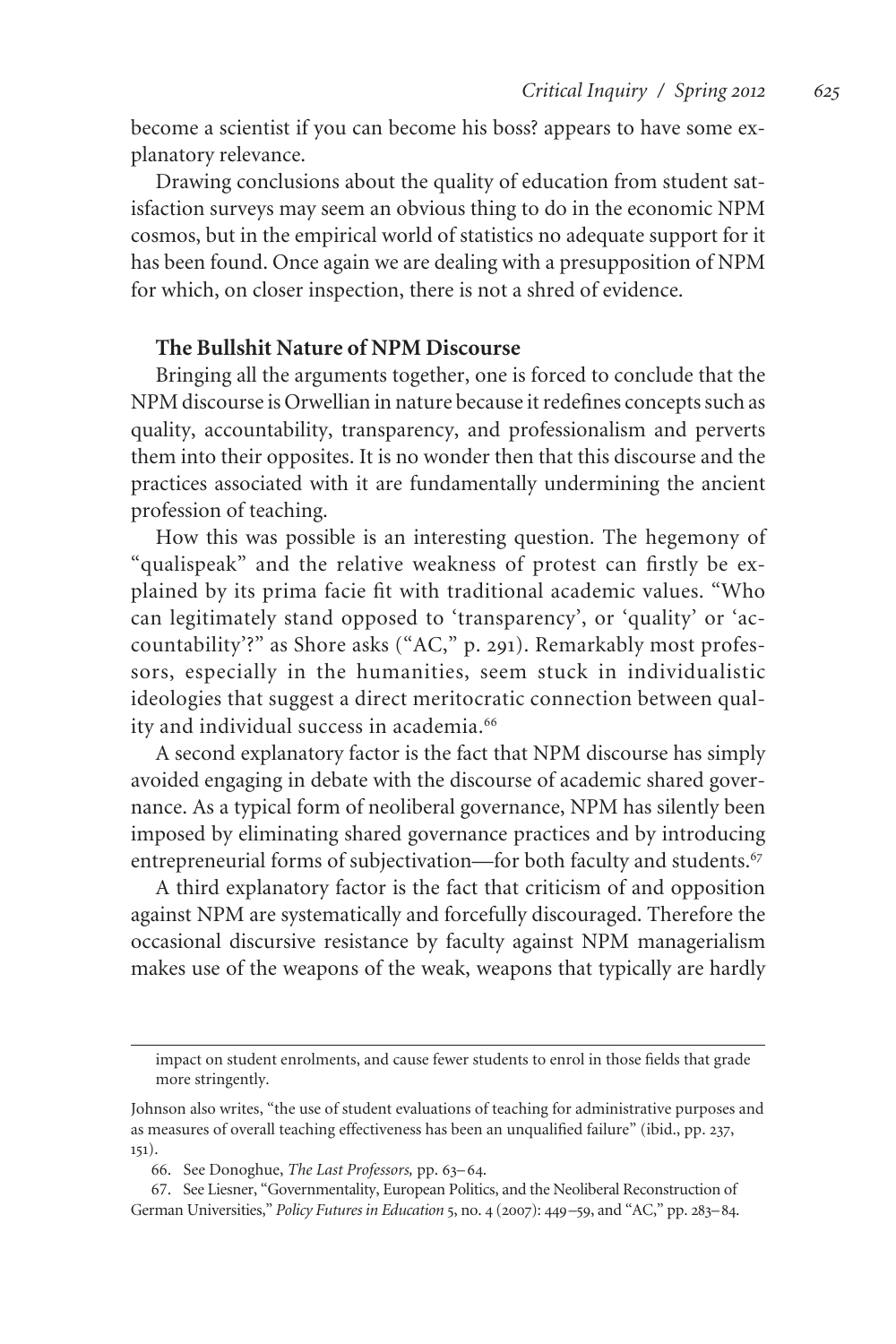visible.<sup>68</sup> And when students in Germany, Austria, and Spain took their protests against the Bologna reforms to the streets in autumn 2009 backed by dissident faculty they were appeased in the end by concessions without substance.<sup>69</sup> The most recent protests in November 2010 in the model country of the Bologna Process, the UK, against a 40 percent budget cut in higher education and a probable 300 percent rise of tuition fees will probably also produce no change in NPM policies.

A fourth explanatory factor is that the NPM package comes with clear material and symbolic rewards for cooperation. As Shore observes: "Some academics clearly benefit from the new regimes of audit as they disrupt old hierarchies and provide new avenues for rapid promotion" ("AC," p. 291). As managerial jobs are usually better paid than academic ones they also represent an attractive career change for some, especially because "academics of all ranks, along with artists, are uniquely willing to tolerate exploitation in the workplace" since they "are inclined by training to sacrifice earnings for the opportunity to exercise their craft."<sup>70</sup>

Ultimately, the explanation has to be sought in Michel Foucault's insight that language not only bears meaning but also wages war.<sup>71</sup>

To supplement this explanation of the success of NPM discourse, Frankfurt's conceptual analysis of the notion of bullshit can add to our understanding of how universities have been taken over by a management tier that has deprofessionalized the faculty while producing its own official bullshit about education and research. I am referring here to three types of statements that play a key role in NPM discourse: (1) statements that identify the quality of education with quantitative educational output ("qualispeak"); (2) statements that identify the academic worth of research with economic market value ("valorizationspeak"); and (3) statements that identify the underfunded public universities (of the US, the Netherlands, Germany, or France) with top private universities of the US ("topspeak" or "excellencespeak").<sup>72</sup>

The best way to define bullshit, according to Frankfurt, is in relation to

68. See Gina Anderson, "Mapping Academic Resistance in the Managerial University," *Organization* 15, no. 2 (2008): 251–79, and Gill, "Breaking the Silence."

69. See Lorenz, "Riddles of Neoliberal University-Reform: The Student Protests of 2009 as Bologna's 'Stress Test,'" in *Wahrheit oder Gewinn? Über die Ökonomisierung von Universität und Wissenschaft*, ed. Christian Krijnen, Lorenz and Joachim Umlauf (Wu¨rzburg, 2011), pp. 53–67.

70. Donoghue*, The Last Professors,* p. 64.

71. See Michel Foucault**,** *Power/Knowledge*: *Selected Interviews and Other Writings 1972*– *1977*, trans. John Mepham et al., ed. Colin Gordon (London, 1980).

72. This comparison is bullshit because the top private universities in the US, such as Harvard University, have vast assets at their disposal— up to 37 billion dollars before the financial crisis—and in contrast to the public universities have a very selective admission policy. For the German case, see Münch, *Akademischer Kapitalismus*, pp. 275–328.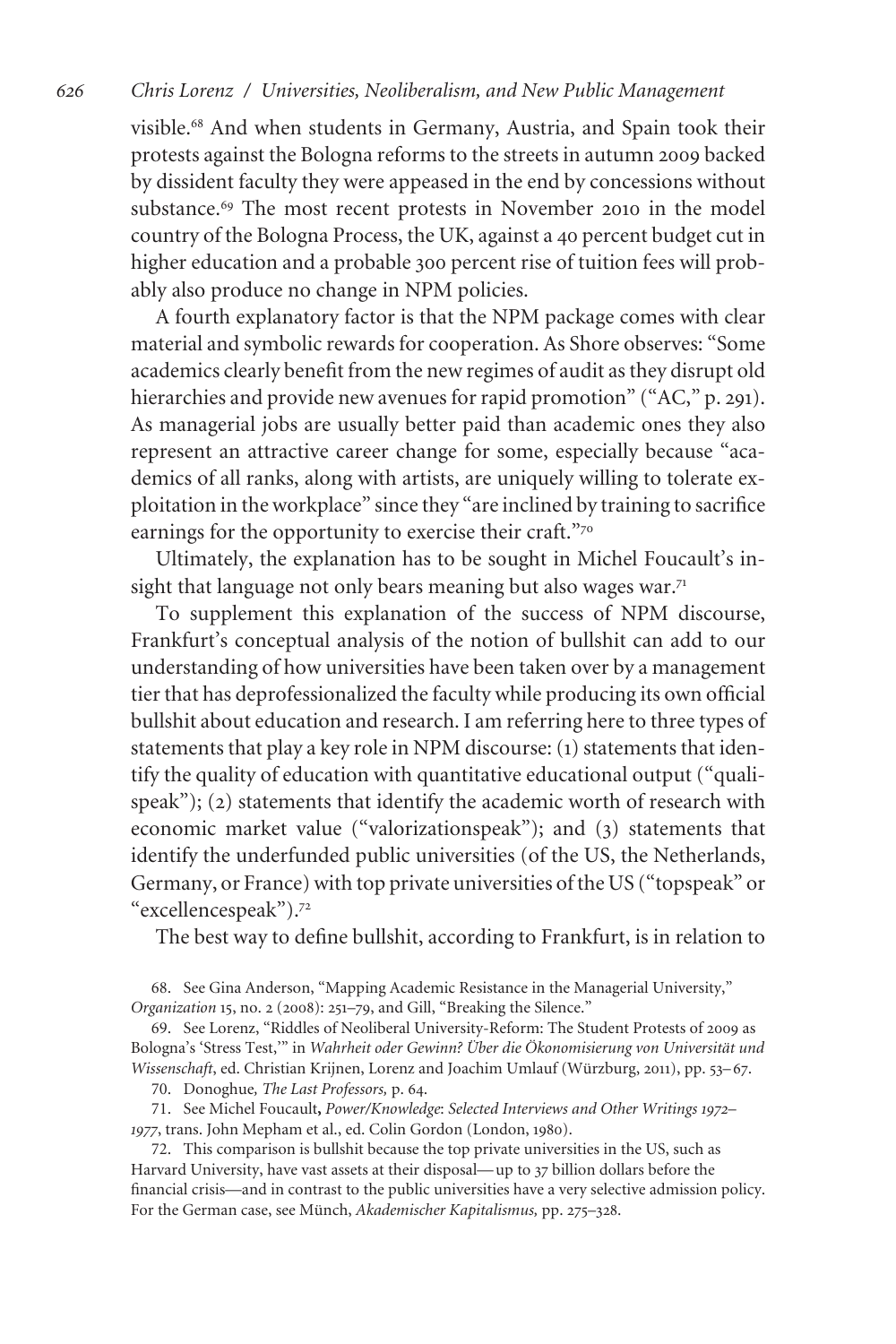### *Critical Inquiry / Spring 2012 627*

the related notions of lying (and bluffing). Unlike lying, bullshit does not refer to the truth as such. Bullshit is neither based on a belief that what is being claimed is true nor, as in a lie, that it is untrue: "It is just this lack of connection to a concern with truth—this indifference to how things really are—that I regard as of the essence of 'bullshit.'"<sup>73</sup>

This specific characteristic of bullshit can explain why many faculty members seem so remarkably helpless when up against the NPM bullshit of management. Those who sell NPM bullshit neither observe the rules of science nor break them; the NPM bullshitter is simply playing a completely different game from that played by the faculty. This is a game that neoliberal policy has superimposed over scholarship in the universities in the form of a management tier—with substantial help from within the university walls, of course.

Let me quote Frankfurt on this again:

Someone who lies and someone who tells the truth are playing on opposite sides, so to speak, in the same game. Each responds to the facts as he understands them, although the response of the one is guided by the authority of the truth, while the response of the other defies that authority and refuses to meet its demands. The bullshitter ignores these demands altogether. He does not reject the authority of the truth, as the liar does, and oppose himself to it. He pays no attention to it at all. By virtue of this, bullshit is a greater enemy of the truth than lies are.<sup>74</sup>

The bullshitter, in sum, is only interested in effects and does not necessarily believe in what he states himself. UK's proponents of transforming UK's universities into free educational markets, functioning on the basis of the consumer preferences of eighteen-year-olds, for example, don't believe that their market recipes will work because they are exempting economically important studies like medicine, science, and technology from consumer preferences, as Stefan Collini recently has shown.<sup>75</sup> They're only proposing the free market model because it will save the UK government substantial money by drying out all "uneconomic" disciplines.

Historically, the superimposition of management over scholarship is exemplified in the parasitic reversal of the relationship between business schools and universities, as Rakesh Khurana recently argued:

- 73. Frankfurt, *On Bullshit*, pp. 33–34.
- 74. Ibid., pp. 60–61.

75. See Collini, "Browne's Gamble," p. 25. Melanie Newman writes, "funds will be directed to courses that support economic priorities and science, technology, engineering and mathematics subjects, while cash will be withdrawn from courses that 'fail to meet high standards of quality or outcome,' the framework says" in *Times Higher Education Supplement,* 3 Nov. 2009, bit.ly/s72qrl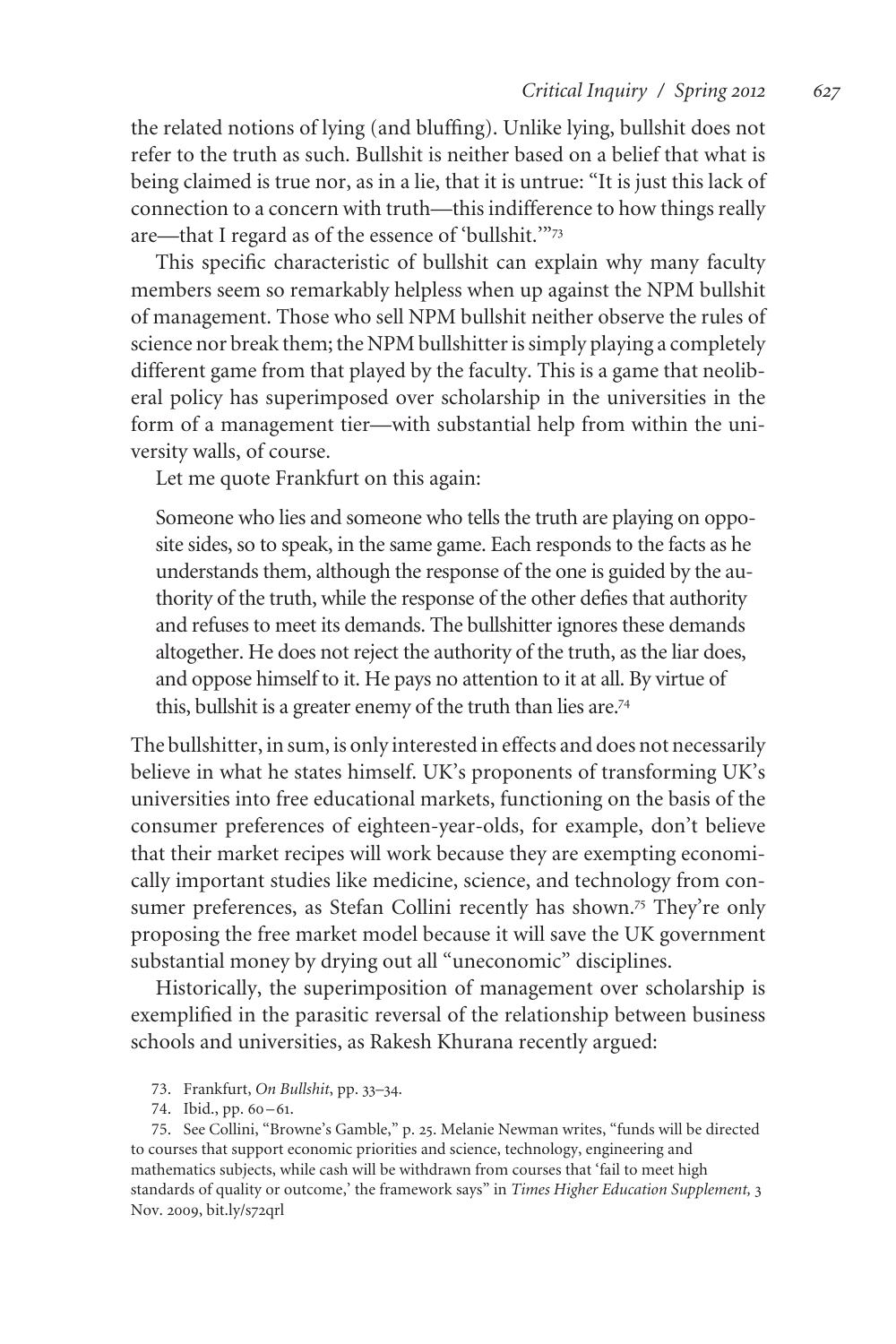Today, just over 125 years after the invention of the university-based business school, the relationship between the university and the business school has largely been reversed. Having undertaken, in a previous incarnation, to confer on management the academic charisma it sought in order to become respectable, the thoroughly rationalized, bureaucratized, disenchanted (in the Weberian sense) university of today, as some have said, looks to management for guidance on how to be respected. . . . In the course of this history, the logic of professionalism that underlay the university-based business school in its formative phase was replaced first by a managerial logic that emphasized professional knowledge rather than professional ideals, and ultimately by a market logic that, taken to its conclusion, subverts the logic of professionalism altogether.<sup>76</sup>

Where the logics of professionalism and of management clash, as is the case with professional and economic views on education, the outcome has been determined by the political power of neoliberalism and its use of the microphysics of NPM managerialism. In hindsight, twentieth-century history thus shows that business schools have functioned as the Trojan horses of academic capitalism within the walls of the university, another mindboggling fact illustrating the Orwellian characteristics of NPM history.

The introduction and continuation of output-based education funding represents nothing less than the continuation of neoliberal NPM hegemony the economic crisis notwithstanding. The faculty who as administrators accept output-based funding are accepting ipso facto the subordination of the professionals under NPM management—whether this is their intention or not. The point was made earlier that NPM hegemony has been largely kept out of sight because many managers are recruited from academic circles, and many academics are fulfilling management roles. That is why it is essential to draw a distinction between individuals and roles; it is not unusual for people to fulfil dual roles and have dual identities. Consequently, the discursive war between manager and professional can also play out in individuals.

In addition to the political and semantic hegemony enjoyed by the NPM discourse and the relative invisibility of the battlefield, careerism, opportunism, not wanting to know, and the erosion of public debate in the universities should also be mentioned as explanatory factors. Under NPM management, most university newspapers, to give one example, have been changed into business publications, and directors of communication have been appointed in order to control information.

<sup>76.</sup> Khurana, *From Higher Aims to Hired Hands*, pp. 6–7.